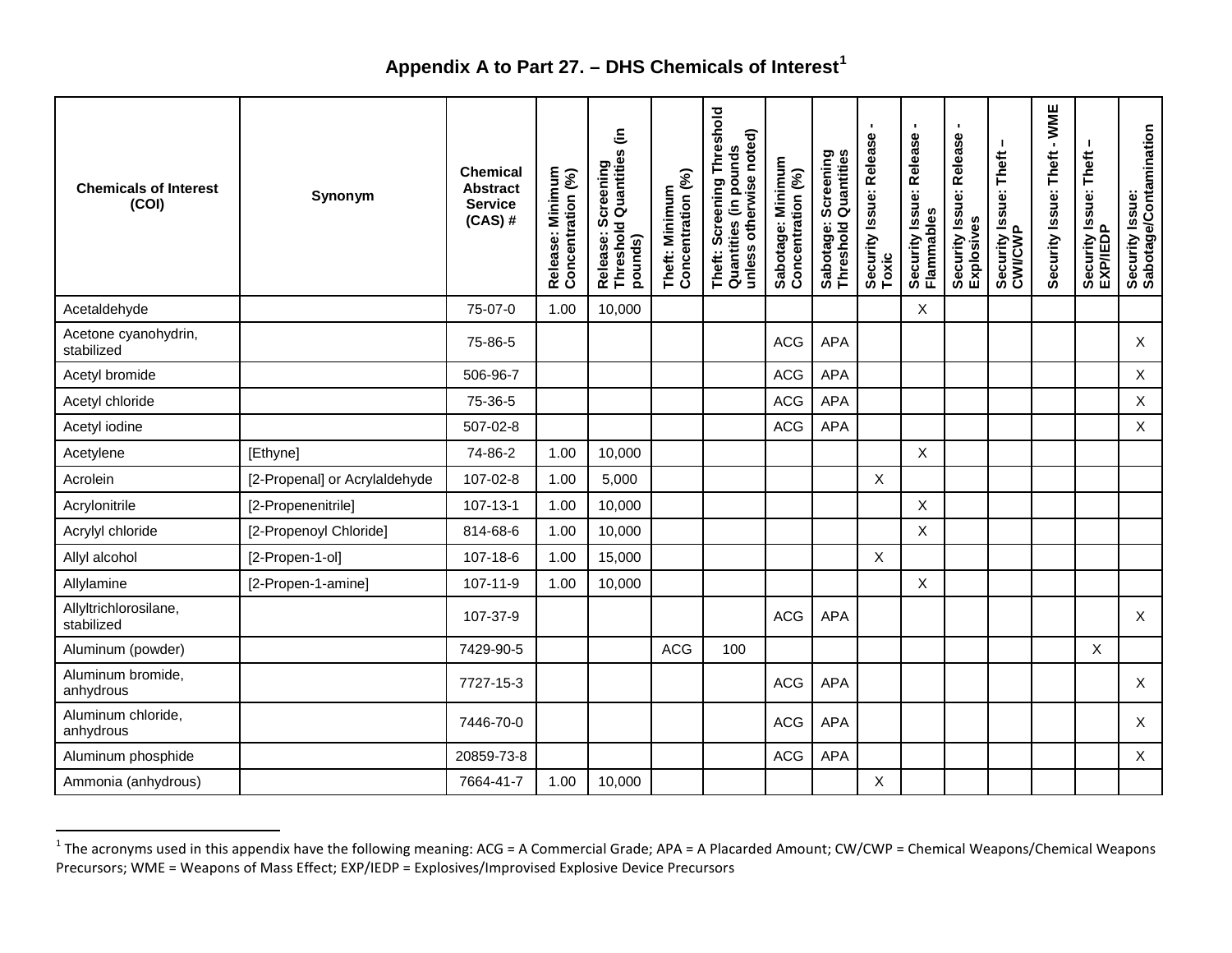| <b>Chemicals of Interest</b><br>(COI)                                                                                                                                                           | Synonym                | Chemical<br><b>Abstract</b><br><b>Service</b><br>$(CAS)$ # | Release: Minimum<br>Concentration (%) | Release: Screening<br>Threshold Quantities (in<br>pounds) | Concentration (%)<br>Theft: Minimum | Screening Threshold<br>unless otherwise noted)<br>Theft: Screening Inre<br>Quantities (in pounds | Sabotage: Minimum<br>Concentration (%) | Screening<br>  Quantities<br>Sabotage: \$ | Security Issue: Release<br>Toxic | ٠<br>Security Issue: Release<br>Flammables | ٠<br>Security Issue: Release<br>Explosives | л.<br>Security Issue: Theft<br>CWI/CWP | $-WME$<br>Security Issue: Theft | Security Issue: Theft<br>EXP/IEDP | Security Issue:<br>Sabotage/Contamination |
|-------------------------------------------------------------------------------------------------------------------------------------------------------------------------------------------------|------------------------|------------------------------------------------------------|---------------------------------------|-----------------------------------------------------------|-------------------------------------|--------------------------------------------------------------------------------------------------|----------------------------------------|-------------------------------------------|----------------------------------|--------------------------------------------|--------------------------------------------|----------------------------------------|---------------------------------|-----------------------------------|-------------------------------------------|
| Ammonia (conc. 20% or<br>greater)                                                                                                                                                               |                        | 7664-41-7                                                  | 20.00                                 | 20,000                                                    |                                     |                                                                                                  |                                        |                                           | Χ                                |                                            |                                            |                                        |                                 |                                   |                                           |
| Ammonium nitrate, [with<br>more than 0.2 percent<br>combustible substances,<br>including any organic<br>substance calculated as<br>carbon, to the exclusion of<br>any other added<br>substance] |                        | 6484-52-2                                                  | ACG                                   | 5,000                                                     | <b>ACG</b>                          | 400                                                                                              |                                        |                                           |                                  |                                            | X                                          |                                        |                                 | X                                 |                                           |
| Ammonium nitrate, solid<br>[nitrogen concentration of<br>23% nitrogen or greater]                                                                                                               |                        | 6484-52-2                                                  |                                       |                                                           | 33.00                               | 2000                                                                                             |                                        |                                           |                                  |                                            |                                            |                                        |                                 | X                                 |                                           |
| Ammonium perchlorate                                                                                                                                                                            |                        | 7790-98-9                                                  | ACG                                   | 5,000                                                     | ACG                                 | 400                                                                                              |                                        |                                           |                                  |                                            | X                                          |                                        |                                 | X                                 |                                           |
| Ammonium picrate                                                                                                                                                                                |                        | 131-74-8                                                   | ACG                                   | 5,000                                                     | <b>ACG</b>                          | 400                                                                                              |                                        |                                           |                                  |                                            | Χ                                          |                                        |                                 | X                                 |                                           |
| Amyltrichlorosilane                                                                                                                                                                             |                        | 107-72-2                                                   |                                       |                                                           |                                     |                                                                                                  | ACG                                    | <b>APA</b>                                |                                  |                                            |                                            |                                        |                                 |                                   | $\mathsf{X}$                              |
| Antimony pentafluoride                                                                                                                                                                          |                        | 7783-70-2                                                  |                                       |                                                           |                                     |                                                                                                  | ACG                                    | <b>APA</b>                                |                                  |                                            |                                            |                                        |                                 |                                   | $\mathsf{X}$                              |
| Arsenic trichloride                                                                                                                                                                             | [Arsenous trichloride] | 7784-34-1                                                  | 1.00                                  | 15,000                                                    | 30.00                               | 2.2                                                                                              |                                        |                                           | $\pmb{\times}$                   |                                            |                                            | X                                      |                                 |                                   |                                           |
| Arsine                                                                                                                                                                                          |                        | 7784-42-1                                                  | 1.00                                  | 1,000                                                     | 0.67                                | 15                                                                                               |                                        |                                           | Χ                                |                                            |                                            |                                        | X                               |                                   |                                           |
| Barium azide                                                                                                                                                                                    |                        | 18810-58-7                                                 | ACG                                   | 5,000                                                     | ACG                                 | 400                                                                                              |                                        |                                           |                                  |                                            | X                                          |                                        |                                 | X                                 |                                           |
| 1,4-Bis(2-chloroethylthio)-<br>n-butane                                                                                                                                                         |                        | 142868-93-7                                                |                                       |                                                           |                                     | <b>CUM 100g</b>                                                                                  |                                        |                                           |                                  |                                            |                                            | X                                      |                                 |                                   |                                           |
| $Bis(2-$<br>chloroethylthio)methane                                                                                                                                                             |                        | 63869-13-6                                                 |                                       |                                                           |                                     | <b>CUM 100g</b>                                                                                  |                                        |                                           |                                  |                                            |                                            | X                                      |                                 |                                   |                                           |
| $Bis(2-$<br>chloroethylthiomethyl)ether                                                                                                                                                         |                        | 63918-90-1                                                 |                                       |                                                           |                                     | <b>CUM 100g</b>                                                                                  |                                        |                                           |                                  |                                            |                                            | $\mathsf{X}$                           |                                 |                                   |                                           |
| 1,5-Bis(2-chloroethylthio)-<br>n-pentane                                                                                                                                                        |                        | 142868-94-8                                                |                                       |                                                           |                                     | <b>CUM 100g</b>                                                                                  |                                        |                                           |                                  |                                            |                                            | X                                      |                                 |                                   |                                           |
| 1,3-Bis(2-chloroethylthio)-<br>n-propane                                                                                                                                                        |                        | 63905-10-2                                                 |                                       |                                                           |                                     | <b>CUM 100g</b>                                                                                  |                                        |                                           |                                  |                                            |                                            | X                                      |                                 |                                   |                                           |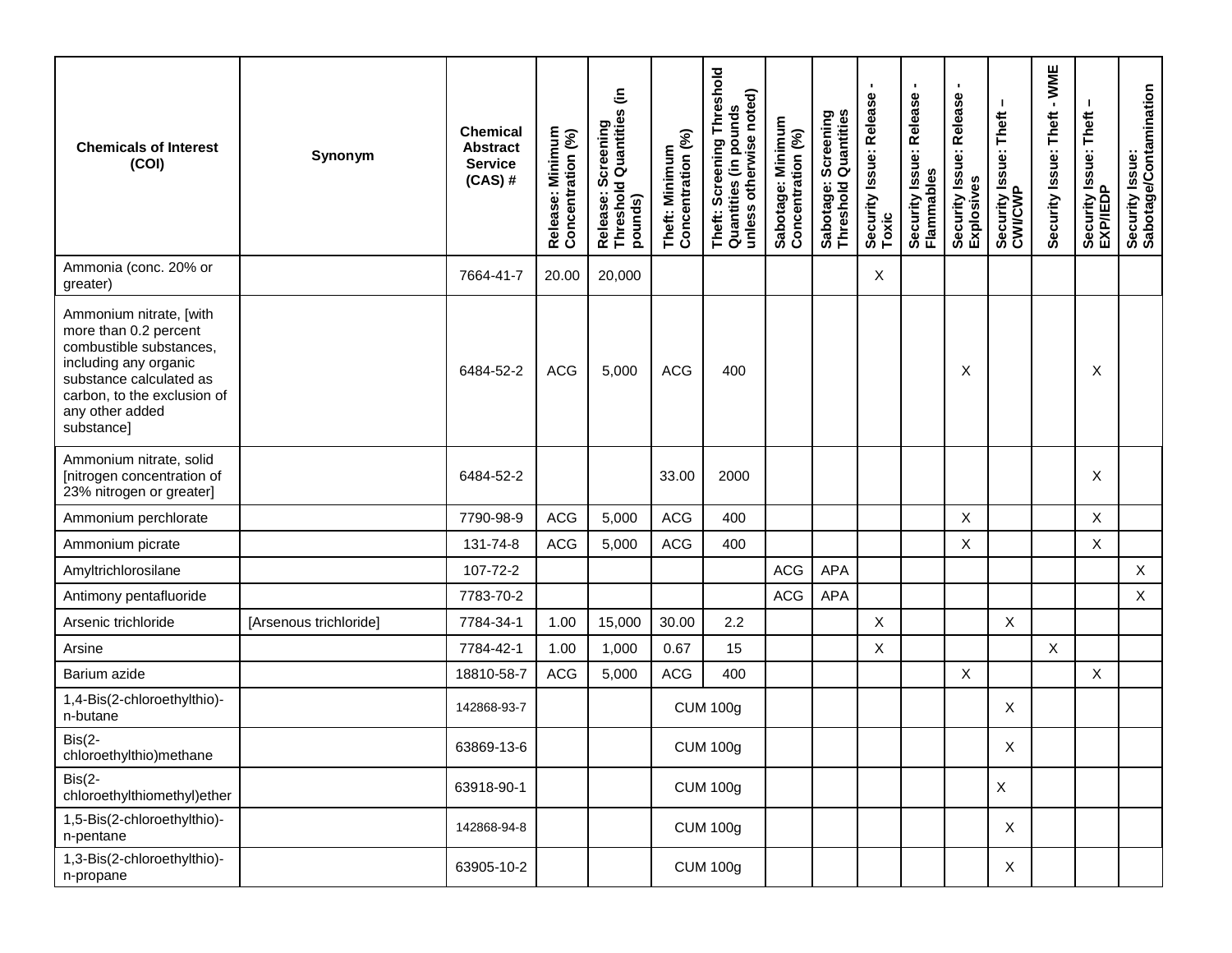| <b>Chemicals of Interest</b><br>(COI)                 | Synonym                                            | <b>Chemical</b><br><b>Abstract</b><br><b>Service</b><br>$(CAS)$ # | Release: Minimum<br>Concentration (%) | Release: Screening<br>Threshold Quantities (in<br>pounds) | Theft: Minimum<br>Concentration (%) | eshold<br>unless otherwise noted)<br>Theft: Screening Thre<br>Quantities (in pounds | Sabotage: Minimum<br>Concentration (%) | : Screening<br>I Quantities<br>Sabotage:<br>Threshold ( | $\blacksquare$<br>Security Issue: Release<br>Toxic | ٠<br>Security Issue: Release<br>Flammables | ٠<br>Security Issue: Release<br>Explosives | Security Issue: Theft<br>CWI/CWP | $-WME$<br>Security Issue: Theft | Security Issue: Theft<br>EXP/IEDP | Security Issue:<br>Sabotage/Contamination |
|-------------------------------------------------------|----------------------------------------------------|-------------------------------------------------------------------|---------------------------------------|-----------------------------------------------------------|-------------------------------------|-------------------------------------------------------------------------------------|----------------------------------------|---------------------------------------------------------|----------------------------------------------------|--------------------------------------------|--------------------------------------------|----------------------------------|---------------------------------|-----------------------------------|-------------------------------------------|
| Boron tribromide                                      |                                                    | 10294-33-4                                                        |                                       |                                                           | 12.67                               | 45                                                                                  | <b>ACG</b>                             | <b>APA</b>                                              |                                                    |                                            |                                            |                                  | X                               |                                   | $\mathsf X$                               |
| Boron trichloride                                     | [Borane, trichloro]                                | 10294-34-5                                                        | 1.00                                  | 5,000                                                     | 84.70                               | 45                                                                                  |                                        |                                                         | X                                                  |                                            |                                            |                                  | X                               |                                   |                                           |
| Boron trifluoride                                     | [Borane, trifluoro]                                | 7637-07-2                                                         | 1.00                                  | 5,000                                                     | 26.87                               | 45                                                                                  |                                        |                                                         | X                                                  |                                            |                                            |                                  | X                               |                                   |                                           |
| Boron trifluoride compound<br>with methyl ether (1:1) | [Boron, trifluoro [oxybis<br>$(methane)]$ -, T-4-] | 353-42-4                                                          | 1.00                                  | 15,000                                                    |                                     |                                                                                     |                                        |                                                         | Χ                                                  |                                            |                                            |                                  |                                 |                                   |                                           |
| <b>Bromine</b>                                        |                                                    | 7726-95-6                                                         | 1.00                                  | 10,000                                                    |                                     |                                                                                     |                                        |                                                         | X                                                  |                                            |                                            |                                  |                                 |                                   |                                           |
| Bromine chloride                                      |                                                    | 13863-41-7                                                        |                                       |                                                           | 9.67                                | 45                                                                                  |                                        |                                                         |                                                    |                                            |                                            |                                  | X                               |                                   |                                           |
| Bromine pentafluoride                                 |                                                    | 7789-30-2                                                         |                                       |                                                           |                                     |                                                                                     | ACG                                    | <b>APA</b>                                              |                                                    |                                            |                                            |                                  |                                 |                                   | $\mathsf{X}$                              |
| <b>Bromine trifluoride</b>                            |                                                    | 7787-71-5                                                         |                                       |                                                           | 6.00                                | 45                                                                                  | <b>ACG</b>                             | <b>APA</b>                                              |                                                    |                                            |                                            |                                  | X                               |                                   | $\mathsf{X}$                              |
| Bromotrifluorethylene                                 | [Ethene, bromotrifluoro-]                          | 598-73-2                                                          | 1.00                                  | 10,000                                                    |                                     |                                                                                     |                                        |                                                         |                                                    | X                                          |                                            |                                  |                                 |                                   |                                           |
| 1,3-Butadiene                                         |                                                    | 106-99-0                                                          | 1.00                                  | 10,000                                                    |                                     |                                                                                     |                                        |                                                         |                                                    | $\boldsymbol{\mathsf{X}}$                  |                                            |                                  |                                 |                                   |                                           |
| <b>Butane</b>                                         |                                                    | 106-97-8                                                          | 1.00                                  | 10,000                                                    |                                     |                                                                                     |                                        |                                                         |                                                    | X                                          |                                            |                                  |                                 |                                   |                                           |
| <b>Butene</b>                                         |                                                    | 25167-67-3                                                        | 1.00                                  | 10,000                                                    |                                     |                                                                                     |                                        |                                                         |                                                    | X                                          |                                            |                                  |                                 |                                   |                                           |
| 1-Butene                                              |                                                    | 106-98-9                                                          | 1.00                                  | 10,000                                                    |                                     |                                                                                     |                                        |                                                         |                                                    | $\boldsymbol{X}$                           |                                            |                                  |                                 |                                   |                                           |
| 2-Butene                                              |                                                    | 107-01-7                                                          | 1.00                                  | 10,000                                                    |                                     |                                                                                     |                                        |                                                         |                                                    | X                                          |                                            |                                  |                                 |                                   |                                           |
| 2-Butene-cis                                          |                                                    | 590-18-1                                                          | 1.00                                  | 10,000                                                    |                                     |                                                                                     |                                        |                                                         |                                                    | $\boldsymbol{X}$                           |                                            |                                  |                                 |                                   |                                           |
| 2-Butene-trans                                        | $[2$ -Butene, $(E)]$                               | 624-64-6                                                          | 1.00                                  | 10,000                                                    |                                     |                                                                                     |                                        |                                                         |                                                    | Χ                                          |                                            |                                  |                                 |                                   |                                           |
| Butyltrichlorosilane                                  |                                                    | 7521-80-4                                                         |                                       |                                                           |                                     |                                                                                     | <b>ACG</b>                             | <b>APA</b>                                              |                                                    |                                            |                                            |                                  |                                 |                                   | $\mathsf{X}$                              |
| Calcium hydrosulfite                                  | [Calcium dithionite]                               | 15512-36-4                                                        |                                       |                                                           |                                     |                                                                                     | <b>ACG</b>                             | <b>APA</b>                                              |                                                    |                                            |                                            |                                  |                                 |                                   | $\mathsf X$                               |
| Calcium phosphide                                     |                                                    | 1305-99-3                                                         |                                       |                                                           |                                     |                                                                                     |                                        | ACG APA                                                 |                                                    |                                            |                                            |                                  |                                 |                                   | $\mathsf X$                               |
| Carbon disulfide                                      |                                                    | 75-15-0                                                           | 1.00                                  | 20,000                                                    |                                     |                                                                                     |                                        |                                                         | $\mathsf X$                                        |                                            |                                            |                                  |                                 |                                   |                                           |
| Carbon oxysulfide                                     | [Carbon oxide sulfide (COS);<br>carbonyl sulfide]  | 463-58-1                                                          | 1.00                                  | 10,000                                                    |                                     |                                                                                     |                                        |                                                         |                                                    | $\boldsymbol{\mathsf{X}}$                  |                                            |                                  |                                 |                                   |                                           |
| Carbonyl fluoride                                     |                                                    | 353-50-4                                                          |                                       |                                                           | 12.00                               | 45                                                                                  |                                        |                                                         |                                                    |                                            |                                            |                                  | $\mathsf{X}$                    |                                   |                                           |
| Carbonyl sulfide                                      |                                                    | 463-58-1                                                          |                                       |                                                           | 56.67                               | 500                                                                                 |                                        |                                                         |                                                    |                                            |                                            |                                  | $\mathsf X$                     |                                   |                                           |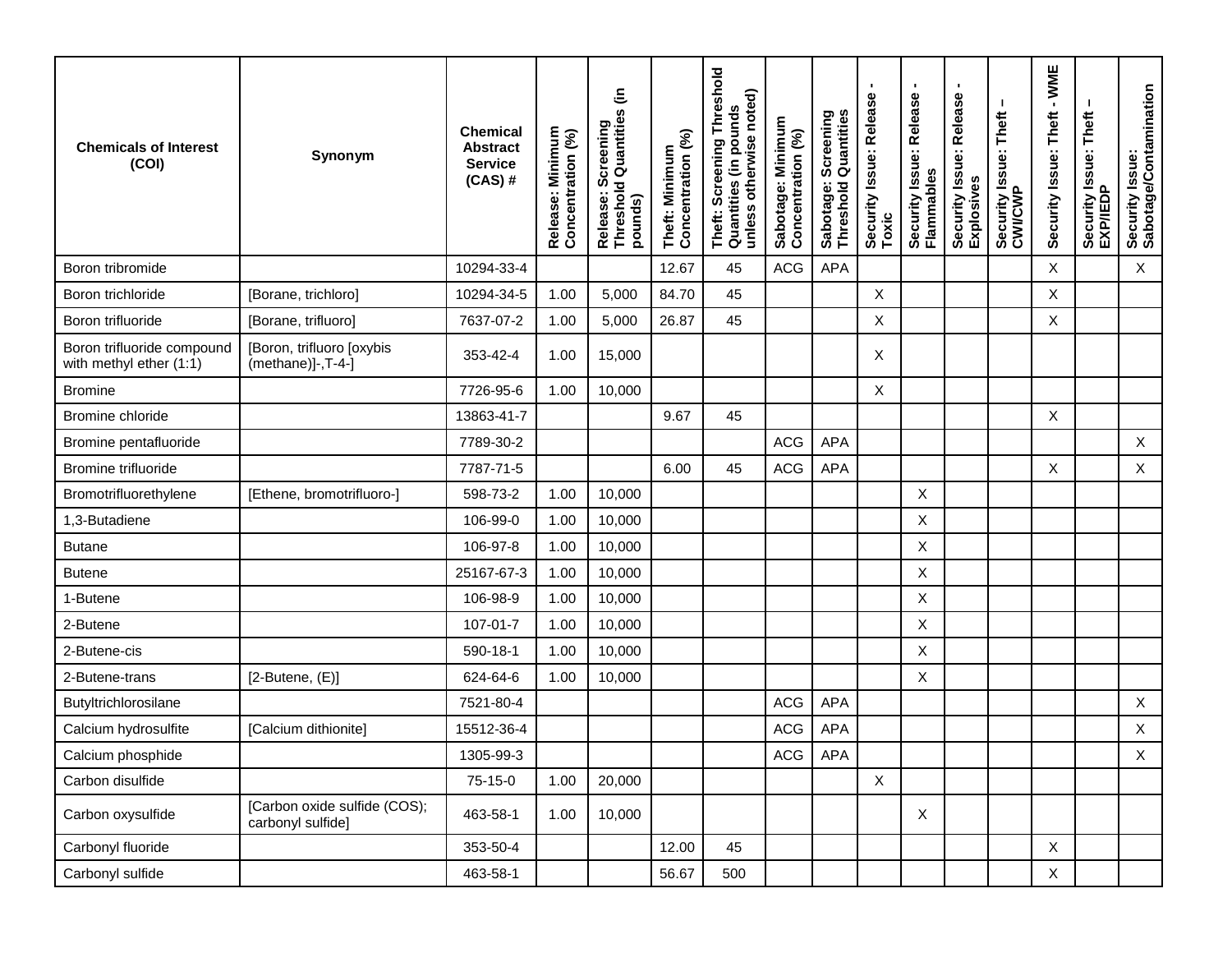| <b>Chemicals of Interest</b><br>(COI) | Synonym                                    | <b>Chemical</b><br><b>Abstract</b><br><b>Service</b><br>$(CAS)$ # | Release: Minimum<br>Concentration (%) | Release: Screening<br>Threshold Quantities (in<br>pounds) | Theft: Minimum<br>Concentration (%) | eshold<br>unless otherwise noted)<br>Theft: Screening Thre<br>Quantities (in pounds<br>Screening | Sabotage: Minimum<br>Concentration (%) | Screening<br>  Quantities<br>Sabotage:<br>Threshold ( | Φ<br>Security Issue: Releas<br>Toxic | $\blacksquare$<br>Security Issue: Release<br>Flammables | Security Issue: Release<br>Explosives | Security Issue: Theft<br>CWI/CWP | $-WME$<br>Security Issue: Theft | <b>Issue: Theft</b><br>Security<br>EXP/IEDF | Security Issue:<br>Sabotage/Contamination |
|---------------------------------------|--------------------------------------------|-------------------------------------------------------------------|---------------------------------------|-----------------------------------------------------------|-------------------------------------|--------------------------------------------------------------------------------------------------|----------------------------------------|-------------------------------------------------------|--------------------------------------|---------------------------------------------------------|---------------------------------------|----------------------------------|---------------------------------|---------------------------------------------|-------------------------------------------|
| Chlorine                              |                                            | 7782-50-5                                                         | 1.00                                  | 2,500                                                     | 9.77                                | 500                                                                                              |                                        |                                                       | X                                    |                                                         |                                       |                                  | Χ                               |                                             |                                           |
| Chlorine dioxide                      | [Chlorine oxide, (CIO2)]                   | 10049-04-4                                                        | 1.00                                  | 1,000                                                     |                                     |                                                                                                  | <b>ACG</b>                             | APA                                                   | X                                    |                                                         |                                       |                                  |                                 |                                             | $\mathsf X$                               |
| Chlorine monoxide                     | [Chlorine oxide]                           | 7791-21-1                                                         | 1.00                                  | 10,000                                                    |                                     |                                                                                                  |                                        |                                                       |                                      | Χ                                                       |                                       |                                  |                                 |                                             |                                           |
| Chlorine pentafluoride                |                                            | 13637-63-3                                                        |                                       |                                                           | 4.07                                | 15                                                                                               |                                        |                                                       |                                      |                                                         |                                       |                                  | X                               |                                             |                                           |
| Chlorine trifluoride                  |                                            | 7790-91-2                                                         |                                       |                                                           | 9.97                                | 45                                                                                               |                                        |                                                       |                                      |                                                         |                                       |                                  | X                               |                                             |                                           |
| Chloroacetyl chloride                 |                                            | 79-04-9                                                           |                                       |                                                           |                                     |                                                                                                  | ACG                                    | <b>APA</b>                                            |                                      |                                                         |                                       |                                  |                                 |                                             | $\mathsf X$                               |
| 2-Chloroethylchloro-<br>methylsulfide |                                            | 2625-76-5                                                         |                                       |                                                           |                                     | <b>CUM 100g</b>                                                                                  |                                        |                                                       |                                      |                                                         |                                       | X                                |                                 |                                             |                                           |
| Chloroform                            | [Methane, trichloro-]                      | 67-66-3                                                           | 1.00                                  | 20,000                                                    |                                     |                                                                                                  |                                        |                                                       | X                                    |                                                         |                                       |                                  |                                 |                                             |                                           |
| Chloromethyl ether                    | [Methane, oxybis(chloro-)]                 | 542-88-1                                                          | 1.00                                  | 1,000                                                     |                                     |                                                                                                  |                                        |                                                       | X                                    |                                                         |                                       |                                  |                                 |                                             |                                           |
| Chloromethyl methyl ether             | [Methane, chloromethoxy-]                  | 107-30-2                                                          | 1.00                                  | 5,000                                                     |                                     |                                                                                                  |                                        |                                                       | X                                    |                                                         |                                       |                                  |                                 |                                             |                                           |
| 1-Chloropropylene                     | [1-Propene, 1-chloro-]                     | 590-21-6                                                          | 1.00                                  | 10,000                                                    |                                     |                                                                                                  |                                        |                                                       |                                      | X                                                       |                                       |                                  |                                 |                                             |                                           |
| 2-Chloropropylene                     | [1-Propene, 2-chloro-]                     | 557-98-2                                                          | 1.00                                  | 10,000                                                    |                                     |                                                                                                  |                                        |                                                       |                                      | X                                                       |                                       |                                  |                                 |                                             |                                           |
| Chlorosarin                           | [o-Isopropyl<br>methylphosphonochloridate] | 1445-76-7                                                         |                                       |                                                           |                                     | <b>CUM 100g</b>                                                                                  |                                        |                                                       |                                      |                                                         |                                       | Χ                                |                                 |                                             |                                           |
| Chlorosoman                           | [o-Pinacolyl<br>methylphosphonochloridate] | 7040-57-5                                                         |                                       |                                                           |                                     | <b>CUM 100g</b>                                                                                  |                                        |                                                       |                                      |                                                         |                                       | X                                |                                 |                                             |                                           |
| Chlorosulfonic acid                   |                                            | 7790-94-5                                                         |                                       |                                                           |                                     |                                                                                                  | <b>ACG</b>                             | <b>APA</b>                                            |                                      |                                                         |                                       |                                  |                                 |                                             | X                                         |
| Chromium oxychloride                  |                                            | 14977-61-8                                                        |                                       |                                                           |                                     |                                                                                                  | <b>ACG</b>                             | <b>APA</b>                                            |                                      |                                                         |                                       |                                  |                                 |                                             | $\mathsf X$                               |
| Crotonaldehyde                        | [2-Butenal]                                | 4170-30-3                                                         | 1.00                                  | 10,000                                                    |                                     |                                                                                                  |                                        |                                                       |                                      | Χ                                                       |                                       |                                  |                                 |                                             |                                           |
| Crotonaldehyde, (E)-                  | $[2$ -Butenal, $(E)$ - $]$                 | 123-73-9                                                          | 1.00                                  | 10,000                                                    |                                     |                                                                                                  |                                        |                                                       |                                      | X                                                       |                                       |                                  |                                 |                                             |                                           |
| Cyanogen                              | [Ethanedinitrile]                          | 460-19-5                                                          | 1.00                                  | 10,000                                                    | 11.67                               | 45                                                                                               |                                        |                                                       |                                      | $\sf X$                                                 |                                       |                                  | $\mathsf{X}$                    |                                             |                                           |
| Cyanogen chloride                     |                                            | 506-77-4                                                          | 1.00                                  | 10,000                                                    | 2.67                                | 15                                                                                               |                                        |                                                       | X                                    |                                                         |                                       |                                  | X                               |                                             |                                           |
| Cyclohexylamine                       | [Cyclohexanamine]                          | 108-91-8                                                          | 1.00                                  | 15,000                                                    |                                     |                                                                                                  |                                        |                                                       | X                                    |                                                         |                                       |                                  |                                 |                                             |                                           |
| Cyclohexyltrichlorosilane             |                                            | 98-12-4                                                           |                                       |                                                           |                                     |                                                                                                  | ACG                                    | APA                                                   |                                      |                                                         |                                       |                                  |                                 |                                             | X                                         |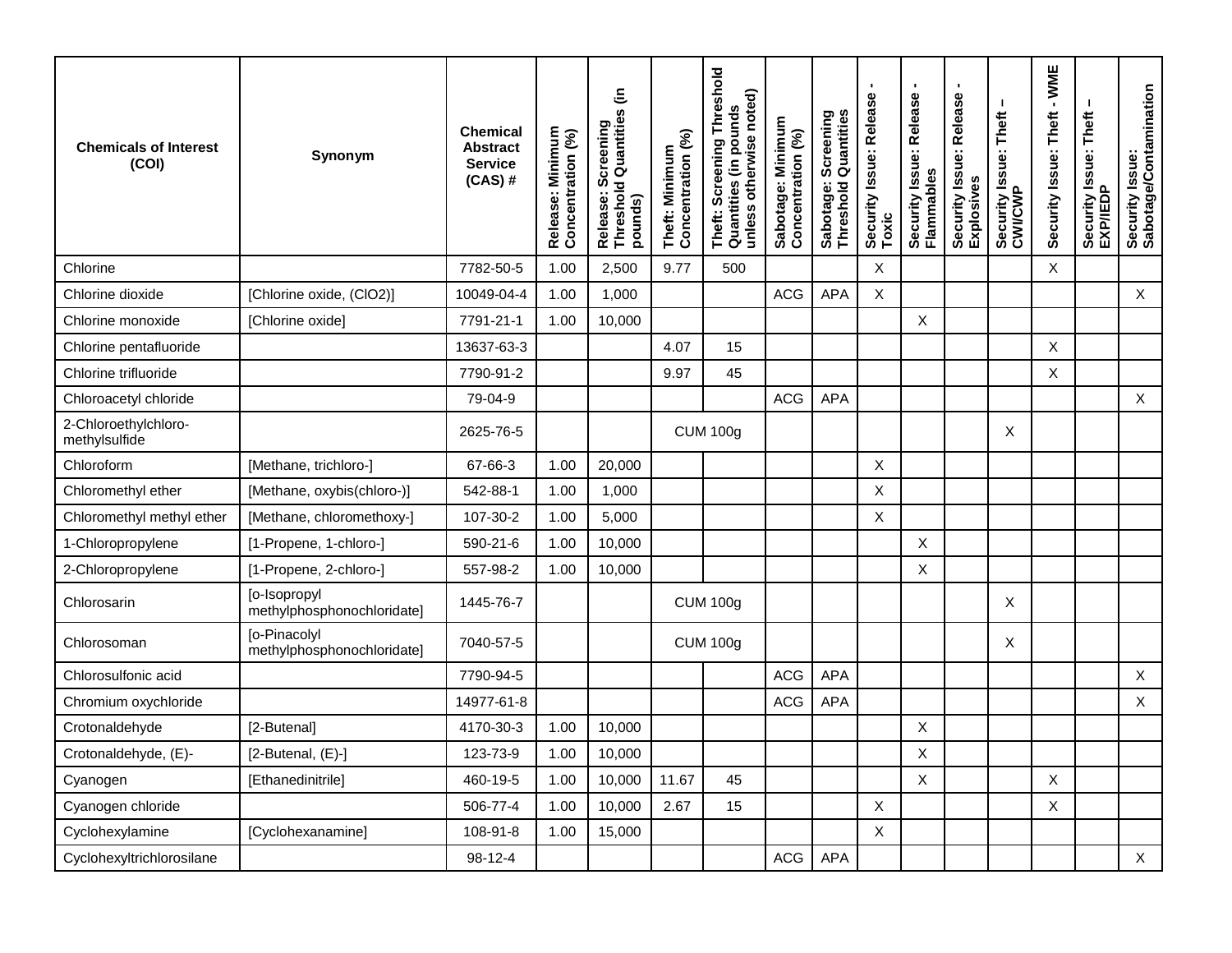| <b>Chemicals of Interest</b><br>(COI)                           | Synonym                                       | <b>Chemical</b><br><b>Abstract</b><br><b>Service</b><br>$(CAS)$ # | Release: Minimum<br>Concentration (%) | Release: Screening<br>Threshold Quantities (in<br>pounds) | Concentration (%)<br>Theft: Minimum | Theft: Screening Threshold<br>Quantities (in pounds<br>unless otherwise noted) | Sabotage: Minimum<br>Concentration (%) | Sabotage: Screening<br>Threshold Quantities | п<br>Security Issue: Release<br>Toxic | J.<br>Security Issue: Release<br>Flammables | ٠<br>Security Issue: Release<br>Explosives | Security Issue: Theft<br>CWI/CWP | - WME<br>Security Issue: Theft | Security Issue: Theft<br>EXP/IEDP | Security Issue:<br>Sabotage/Contamination |
|-----------------------------------------------------------------|-----------------------------------------------|-------------------------------------------------------------------|---------------------------------------|-----------------------------------------------------------|-------------------------------------|--------------------------------------------------------------------------------|----------------------------------------|---------------------------------------------|---------------------------------------|---------------------------------------------|--------------------------------------------|----------------------------------|--------------------------------|-----------------------------------|-------------------------------------------|
| Cyclopropane                                                    |                                               | 75-19-4                                                           | 1.00                                  | 10,000                                                    |                                     |                                                                                |                                        |                                             |                                       | $\boldsymbol{\mathsf{X}}$                   |                                            |                                  |                                |                                   |                                           |
| DF                                                              | Methyl phosphonyl difluoride                  | 676-99-3                                                          |                                       |                                                           |                                     | <b>CUM 100g</b>                                                                |                                        |                                             |                                       |                                             |                                            | X                                |                                |                                   |                                           |
| Diazodinitrophenol                                              |                                               | 87-31-0                                                           | <b>ACG</b>                            | 5,000                                                     | <b>ACG</b>                          | 400                                                                            |                                        |                                             |                                       |                                             | X                                          |                                  |                                | X                                 |                                           |
| Diborane                                                        |                                               | 19287-45-7                                                        | 1.00                                  | 2,500                                                     | 2.67                                | 15                                                                             |                                        |                                             | $\boldsymbol{\mathsf{X}}$             |                                             |                                            |                                  | Χ                              |                                   |                                           |
| Dichlorosilane                                                  | [Silane, dichloro-]                           | 4109-96-0                                                         | 1.00                                  | 10,000                                                    | 10.47                               | 45                                                                             |                                        |                                             |                                       | X                                           |                                            |                                  | Χ                              |                                   |                                           |
| $N, N-(2-$<br>diethylamino) ethanethiol                         |                                               | 100-38-9                                                          |                                       |                                                           | 30.00                               | 2.2                                                                            |                                        |                                             |                                       |                                             |                                            | X                                |                                |                                   |                                           |
| Diethyldichlorosilane                                           |                                               | 1719-53-5                                                         |                                       |                                                           |                                     |                                                                                | ACG                                    | <b>APA</b>                                  |                                       |                                             |                                            |                                  |                                |                                   | $\mathsf{X}$                              |
| o,o-Diethyl S-[2-<br>(diethylamino) ethyl]<br>phosphorothiolate |                                               | 78-53-5                                                           |                                       |                                                           | 30.00                               | 2.2                                                                            |                                        |                                             |                                       |                                             |                                            | X                                |                                |                                   |                                           |
| Diethyleneglycol dinitrate                                      |                                               | 693-21-0                                                          | <b>ACG</b>                            | 5,000                                                     | <b>ACG</b>                          | 400                                                                            |                                        |                                             |                                       |                                             | X                                          |                                  |                                | Χ                                 |                                           |
| Diethyl methylphosphonite                                       |                                               | 15715-41-0                                                        |                                       |                                                           | 30.00                               | 2.2                                                                            |                                        |                                             |                                       |                                             |                                            | X                                |                                |                                   |                                           |
| N,N-Diethyl<br>phosphoramidic dichloride                        |                                               | 1498-54-0                                                         |                                       |                                                           | 30.00                               | 2.2                                                                            |                                        |                                             |                                       |                                             |                                            | Х                                |                                |                                   |                                           |
| N,N-(2-diisopropylamino)-<br>ethanethiol                        | N, N-diisopropyl-(beta)-<br>aminoethane thiol | 5842-07-9                                                         |                                       |                                                           | 30.00                               | 2.2                                                                            |                                        |                                             |                                       |                                             |                                            | Χ                                |                                |                                   |                                           |
| Difluoroethane                                                  | [Ethane, 1-1difluoro-]                        | 75-37-6                                                           | 1.00                                  | 10,000                                                    |                                     |                                                                                |                                        |                                             |                                       | X                                           |                                            |                                  |                                |                                   |                                           |
| N,N-Diisopropyl<br>phosphoramidic dichloride                    |                                               | 23306-80-1                                                        |                                       |                                                           | 30.00                               | 2.2                                                                            |                                        |                                             |                                       |                                             |                                            | X                                |                                |                                   |                                           |
| 1,1-Dimethylhydrazine                                           | [Hydrazine, 1, 1-dimethyl]                    | $57-14-7$                                                         | 1.00                                  | 10,000                                                    |                                     |                                                                                |                                        |                                             |                                       | X                                           |                                            |                                  |                                |                                   |                                           |
| Dimethylamine                                                   | [Methanamine, N-methyl-]                      | 124-40-3                                                          | 1.00                                  | 10,000                                                    |                                     |                                                                                |                                        |                                             |                                       | X                                           |                                            |                                  |                                |                                   |                                           |
| $N, N-(2-)$<br>dimethylamino) ethanethiol                       |                                               | 108-02-1                                                          |                                       |                                                           | 30.00                               | 2.2                                                                            |                                        |                                             |                                       |                                             |                                            | X                                |                                |                                   |                                           |
| Dimethyldichlorosilane                                          | [Silane, dichlorodimethyl-]                   | 75-78-5                                                           | 1.00                                  | 10,000                                                    |                                     |                                                                                | ACG                                    | <b>APA</b>                                  |                                       | $\mathsf X$                                 |                                            |                                  |                                |                                   | X                                         |
| N,N-Dimethyl<br>phosphoramidic dichloride                       | [Dimethylphosphoramido-<br>dichloridate]      | 677-43-0                                                          |                                       |                                                           | 30.00                               | 2.2                                                                            |                                        |                                             |                                       |                                             |                                            | X                                |                                |                                   |                                           |
| 2,2-Dimethylpropane                                             | [Propane, 2,2-dimethyl-]                      | 463-82-1                                                          | 1.00                                  | 10,000                                                    |                                     |                                                                                |                                        |                                             |                                       | $\mathsf X$                                 |                                            |                                  |                                |                                   |                                           |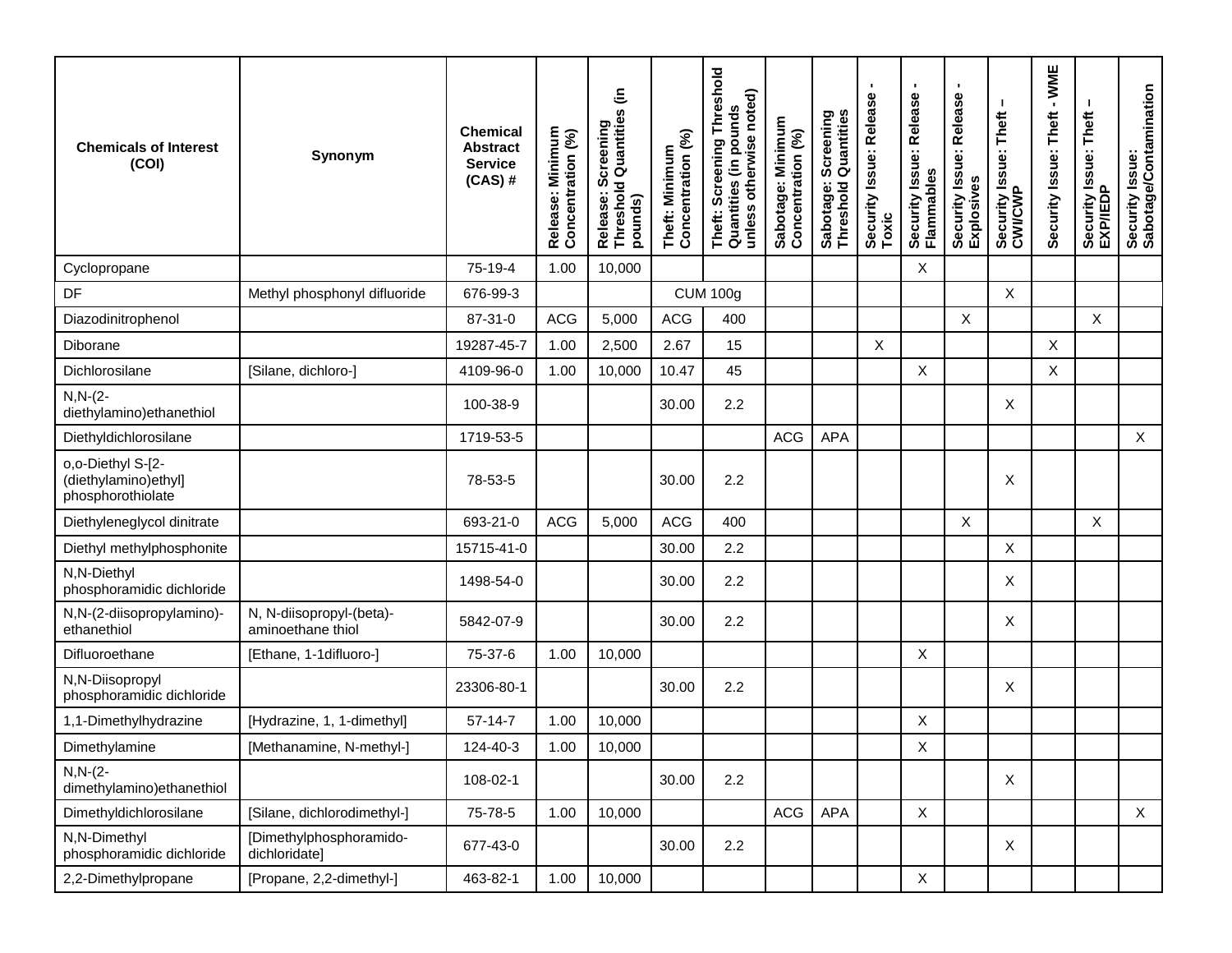| <b>Chemicals of Interest</b><br>(COI)     | Synonym                     | <b>Chemical</b><br><b>Abstract</b><br><b>Service</b><br>$(CAS)$ # | Release: Minimum<br>Concentration (%) | Release: Screening<br>Threshold Quantities (in<br>pounds) | Concentration (%)<br>Theft: Minimum | <b>Threshold</b><br>unless otherwise noted)<br>Quantities (in pounds<br>Theft: Screening | Sabotage: Minimum<br>Concentration (%) | Screening<br>Quantitie<br>Sabotage:<br>Threshold | $\blacksquare$<br>Φ<br>Security Issue: Releas<br>Toxic | ٠<br>Security Issue: Release<br>Flammables | ٠<br>Security Issue: Release<br>Explosives | Security Issue: Theft<br>CWI/CWP | $-WME$<br>Security Issue: Theft | Security Issue: Theft<br>EXP/IEDP | Security Issue:<br>Sabotage/Contamination |
|-------------------------------------------|-----------------------------|-------------------------------------------------------------------|---------------------------------------|-----------------------------------------------------------|-------------------------------------|------------------------------------------------------------------------------------------|----------------------------------------|--------------------------------------------------|--------------------------------------------------------|--------------------------------------------|--------------------------------------------|----------------------------------|---------------------------------|-----------------------------------|-------------------------------------------|
| Dingu                                     | [Dinitroglycoluril]         | 55510-04-8                                                        | <b>ACG</b>                            | 5,000                                                     | <b>ACG</b>                          | 400                                                                                      |                                        |                                                  |                                                        |                                            | X                                          |                                  |                                 | X                                 |                                           |
| Dinitrogen tetroxide                      |                             | 10544-72-6                                                        |                                       |                                                           | 3.80                                | 15                                                                                       |                                        |                                                  |                                                        |                                            |                                            |                                  | X                               |                                   |                                           |
| Dinitrophenol                             |                             | 25550-58-7                                                        | <b>ACG</b>                            | 5,000                                                     | <b>ACG</b>                          | 400                                                                                      |                                        |                                                  |                                                        |                                            | X                                          |                                  |                                 | X                                 |                                           |
| Dinitroresorcinol                         |                             | 519-44-8                                                          | ACG                                   | 5,000                                                     | <b>ACG</b>                          | 400                                                                                      |                                        |                                                  |                                                        |                                            | $\pmb{\times}$                             |                                  |                                 | X                                 |                                           |
| Diphenyldichlorosilane                    |                             | 80-10-4                                                           |                                       |                                                           |                                     |                                                                                          | <b>ACG</b>                             | <b>APA</b>                                       |                                                        |                                            |                                            |                                  |                                 |                                   | $\mathsf{X}$                              |
| Dipicryl sulfide                          |                             | 2217-06-3                                                         | <b>ACG</b>                            | 5,000                                                     | <b>ACG</b>                          | 400                                                                                      |                                        |                                                  |                                                        |                                            | X                                          |                                  |                                 | X                                 |                                           |
| Dipicrylamine [or] Hexyl                  | [Hexanitrodiphenylamine]    | 131-73-7                                                          | <b>ACG</b>                            | 5,000                                                     | ACG                                 | 400                                                                                      |                                        |                                                  |                                                        |                                            | X                                          |                                  |                                 | Χ                                 |                                           |
| $N, N-(2-$<br>dipropylamino) ethanethiol  |                             | 5842-06-8                                                         |                                       |                                                           | 30.00                               | 2.2                                                                                      |                                        |                                                  |                                                        |                                            |                                            | Χ                                |                                 |                                   |                                           |
| N,N-Dipropyl<br>phosphoramidic dichloride |                             | 40881-98-9                                                        |                                       |                                                           | 30.00                               | 2.2                                                                                      |                                        |                                                  |                                                        |                                            |                                            | Χ                                |                                 |                                   |                                           |
| Dodecyltrichlorosilane                    |                             | 4484-72-4                                                         |                                       |                                                           |                                     |                                                                                          | <b>ACG</b>                             | <b>APA</b>                                       |                                                        |                                            |                                            |                                  |                                 |                                   | X                                         |
| Epichlorohydrin                           | [Oxirane, (chloromethyl)-]  | 106-89-8                                                          | 1.00                                  | 20,000                                                    |                                     |                                                                                          |                                        |                                                  | X                                                      |                                            |                                            |                                  |                                 |                                   |                                           |
| Ethane                                    |                             | 74-84-0                                                           | 1.00                                  | 10,000                                                    |                                     |                                                                                          |                                        |                                                  |                                                        | $\boldsymbol{X}$                           |                                            |                                  |                                 |                                   |                                           |
| Ethyl acetylene                           | [1-Butyne]                  | 107-00-6                                                          | 1.00                                  | 10,000                                                    |                                     |                                                                                          |                                        |                                                  |                                                        | X                                          |                                            |                                  |                                 |                                   |                                           |
| Ethyl chloride                            | [Ethane, chloro-]           | 75-00-3                                                           | 1.00                                  | 10,000                                                    |                                     |                                                                                          |                                        |                                                  |                                                        | X                                          |                                            |                                  |                                 |                                   |                                           |
| Ethyl ether                               | [Ethane, 1, 1-oxybis-]      | 60-29-7                                                           | 1.00                                  | 10,000                                                    |                                     |                                                                                          |                                        |                                                  |                                                        | $\boldsymbol{\mathsf{X}}$                  |                                            |                                  |                                 |                                   |                                           |
| Ethyl mercaptan                           | [Ethanethiol]               | 75-08-1                                                           | 1.00                                  | 10,000                                                    |                                     |                                                                                          |                                        |                                                  |                                                        | $\boldsymbol{\mathsf{X}}$                  |                                            |                                  |                                 |                                   |                                           |
| Ethyl nitrite                             | [Nitrous acid, ethyl ester] | 109-95-5                                                          | 1.00                                  | 10,000                                                    |                                     |                                                                                          |                                        |                                                  |                                                        | X                                          |                                            |                                  |                                 |                                   |                                           |
| Ethyl phosphonyl difluoride               |                             | 753-98-0                                                          |                                       |                                                           |                                     | <b>CUM 100g</b>                                                                          |                                        |                                                  |                                                        |                                            |                                            | X                                |                                 |                                   |                                           |
| Ethylamine                                | [Ethanamine]                | 75-04-7                                                           | 1.00                                  | 10,000                                                    |                                     |                                                                                          |                                        |                                                  |                                                        | X                                          |                                            |                                  |                                 |                                   |                                           |
| Ethyldiethanolamine                       |                             | 139-87-7                                                          |                                       |                                                           | 80.00                               | 220                                                                                      |                                        |                                                  |                                                        |                                            |                                            | $\mathsf X$                      |                                 |                                   |                                           |
| Ethylene                                  | [Ethene]                    | 74-85-1                                                           | 1.00                                  | 10,000                                                    |                                     |                                                                                          |                                        |                                                  |                                                        | $\mathsf{X}$                               |                                            |                                  |                                 |                                   |                                           |
| Ethylene oxide                            | [Oxirane]                   | $75 - 21 - 8$                                                     | 1.00                                  | 10,000                                                    |                                     |                                                                                          |                                        |                                                  |                                                        | $\mathsf X$                                |                                            |                                  |                                 |                                   |                                           |
| Ethylenediamine                           | [1,2-Ethanediamine]         | 107-15-3                                                          | 1.00                                  | 20,000                                                    |                                     |                                                                                          |                                        |                                                  | $\mathsf X$                                            |                                            |                                            |                                  |                                 |                                   |                                           |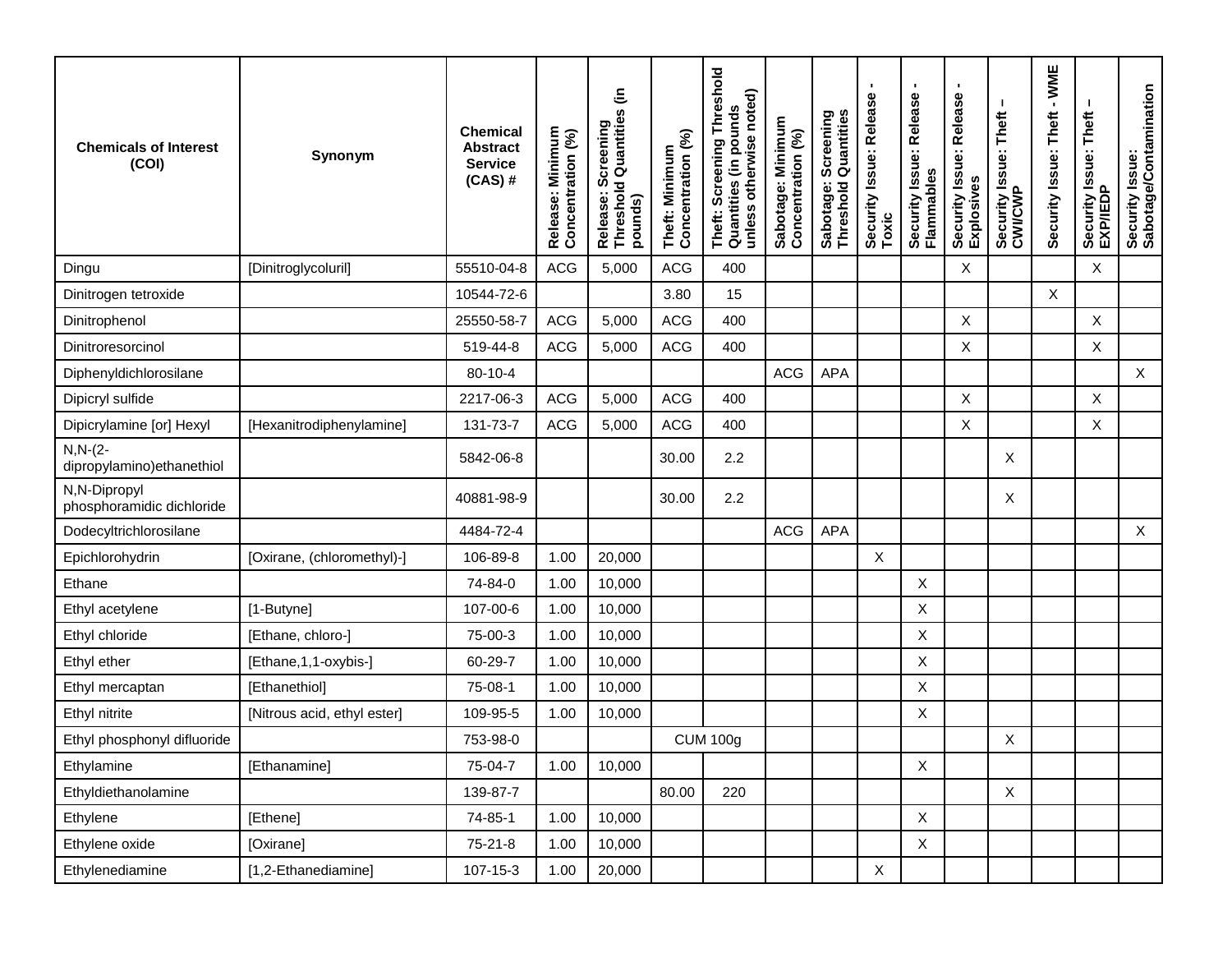| <b>Chemicals of Interest</b><br>(COI)                      | Synonym                                  | <b>Chemical</b><br><b>Abstract</b><br><b>Service</b><br>$(CAS)$ # | Release: Minimum<br>Concentration (%) | Release: Screening<br>Threshold Quantities (in<br>pounds) | Concentration (%)<br>Theft: Minimum | Threshold<br>unless otherwise noted)<br>Theft: Screening Thre<br>Quantities (in pounds | Sabotage: Minimum<br>Concentration (%) | Sabotage: Screening<br>Threshold Quantities | ٠<br>Security Issue: Release<br>Toxic | ٠<br>Security Issue: Release<br>Flammables | ٠<br>Security Issue: Release<br>Explosives | Security Issue: Theft<br>CWI/CWP | $-WME$<br>Security Issue: Theft | Security Issue: Theft<br>EXP/IEDP | Security Issue:<br>Sabotage/Contamination |
|------------------------------------------------------------|------------------------------------------|-------------------------------------------------------------------|---------------------------------------|-----------------------------------------------------------|-------------------------------------|----------------------------------------------------------------------------------------|----------------------------------------|---------------------------------------------|---------------------------------------|--------------------------------------------|--------------------------------------------|----------------------------------|---------------------------------|-----------------------------------|-------------------------------------------|
| Ethyleneimine                                              | [Aziridine]                              | 151-56-4                                                          | 1.00                                  | 10,000                                                    |                                     |                                                                                        |                                        |                                             |                                       | $\boldsymbol{\mathsf{X}}$                  |                                            |                                  |                                 |                                   |                                           |
| Ethylphosphonothioic<br>dichloride                         |                                          | 993-43-1                                                          |                                       |                                                           | 30.00                               | 2.2                                                                                    |                                        |                                             |                                       |                                            |                                            | Χ                                |                                 |                                   |                                           |
| Ethyltrichlorosilane                                       |                                          | 115-21-9                                                          |                                       |                                                           |                                     |                                                                                        | ACG                                    | <b>APA</b>                                  |                                       |                                            |                                            |                                  |                                 |                                   | $\sf X$                                   |
| Fluorine                                                   |                                          | 7782-41-4                                                         | 1.00                                  | 1,000                                                     | 6.17                                | 15                                                                                     |                                        |                                             | $\times$                              |                                            |                                            |                                  | X                               |                                   |                                           |
| Fluorosulfonic acid                                        |                                          | 7789-21-1                                                         |                                       |                                                           |                                     |                                                                                        | ACG                                    | APA                                         |                                       |                                            |                                            |                                  |                                 |                                   | $\mathsf X$                               |
| Formaldehyde (solution)                                    |                                          | 50-00-0                                                           | 1.00                                  | 15,000                                                    |                                     |                                                                                        |                                        |                                             | $\boldsymbol{\mathsf{X}}$             |                                            |                                            |                                  |                                 |                                   |                                           |
| Furan                                                      |                                          | 110-00-9                                                          | 1.00                                  | 10,000                                                    |                                     |                                                                                        |                                        |                                             |                                       | X                                          |                                            |                                  |                                 |                                   |                                           |
| Germane                                                    |                                          | 7782-65-2                                                         |                                       |                                                           | 20.73                               | 45                                                                                     |                                        |                                             |                                       |                                            |                                            |                                  | $\sf X$                         |                                   |                                           |
| Germanium tetrafluoride                                    |                                          | 7783-58-6                                                         |                                       |                                                           | 2.11                                | 15                                                                                     |                                        |                                             |                                       |                                            |                                            |                                  | $\mathsf X$                     |                                   |                                           |
| Guanyl<br>nitrosaminoguanylidene<br>hydrazine              |                                          |                                                                   | <b>ACG</b>                            | 5,000                                                     | <b>ACG</b>                          | 400                                                                                    |                                        |                                             |                                       |                                            | X                                          |                                  |                                 | X                                 |                                           |
| Hexaethyl tetraphosphate<br>and compressed gas<br>mixtures |                                          | 757-58-4                                                          |                                       |                                                           | 33.37                               | 500                                                                                    |                                        |                                             |                                       |                                            |                                            |                                  | X                               |                                   |                                           |
| Hexafluoroacetone                                          |                                          | 684-16-2                                                          |                                       |                                                           | 15.67                               | 45                                                                                     |                                        |                                             |                                       |                                            |                                            |                                  | X                               |                                   |                                           |
| Hexanitrostilbene                                          |                                          | 20062-22-0                                                        | <b>ACG</b>                            | 5,000                                                     | <b>ACG</b>                          | 400                                                                                    |                                        |                                             |                                       |                                            | $\mathsf X$                                |                                  |                                 | X                                 |                                           |
| Hexolite                                                   | [Hexotol]                                | 121-82-4                                                          | ACG                                   | 5,000                                                     | <b>ACG</b>                          | 400                                                                                    |                                        |                                             |                                       |                                            | X                                          |                                  |                                 | X                                 |                                           |
| Hexyltrichlorosilane                                       |                                          | 928-65-4                                                          |                                       |                                                           |                                     |                                                                                        | <b>ACG</b>                             | <b>APA</b>                                  |                                       |                                            |                                            |                                  |                                 |                                   | X                                         |
| <b>HMX</b>                                                 | [Cyclotetramethylene-<br>tetranitramine] | 2691-41-0                                                         | ACG                                   | 5,000                                                     | <b>ACG</b>                          | 400                                                                                    |                                        |                                             |                                       |                                            | X                                          |                                  |                                 | X                                 |                                           |
| HN1 (nitrogen mustard-1)                                   | [Bis(2-chloroethyl)ethylamine]           | 538-07-8                                                          |                                       |                                                           |                                     | <b>CUM 100g</b>                                                                        |                                        |                                             |                                       |                                            |                                            | X                                |                                 |                                   |                                           |
| HN2 (nitrogen mustard-2)                                   | $[Bis(2-$<br>chloroethyl)methylamine]    | $51 - 75 - 2$                                                     |                                       |                                                           |                                     | <b>CUM 100g</b>                                                                        |                                        |                                             |                                       |                                            |                                            | X                                |                                 |                                   |                                           |
| HN3 (nitrogen mustard-3)                                   | [Tris(2-chloroethyl)amine]               | 555-77-1                                                          |                                       |                                                           |                                     | <b>CUM 100g</b>                                                                        |                                        |                                             |                                       |                                            |                                            | X                                |                                 |                                   |                                           |
| Hydrazine                                                  |                                          | 302-01-2                                                          | 1.00                                  | 10,000                                                    |                                     |                                                                                        |                                        |                                             |                                       | $\mathsf{X}$                               |                                            |                                  |                                 |                                   |                                           |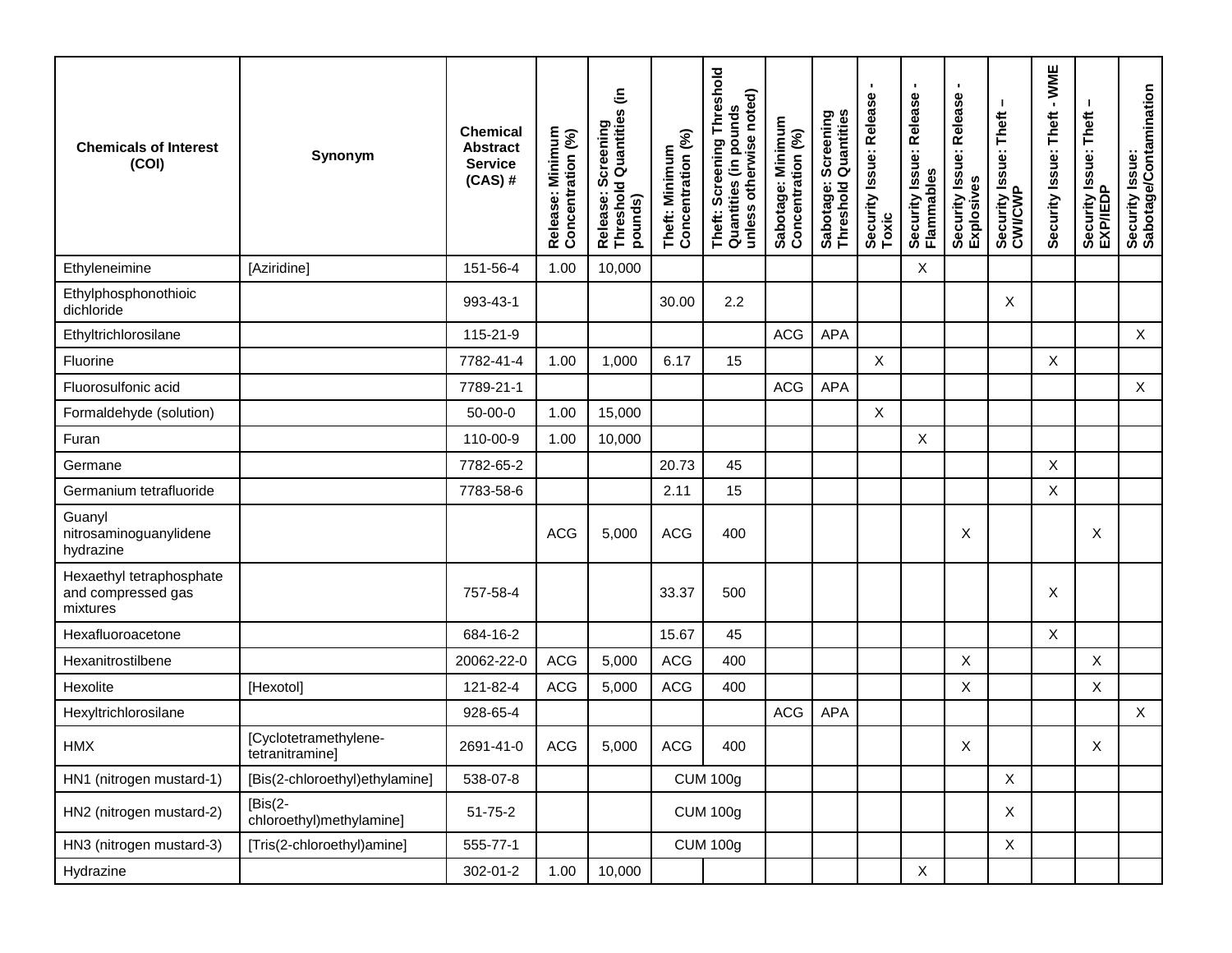| <b>Chemicals of Interest</b><br>(COI)                   | Synonym                                     | <b>Chemical</b><br><b>Abstract</b><br><b>Service</b><br>$(CAS)$ # | Release: Minimum<br>Concentration (%) | Release: Screening<br>Threshold Quantities (in<br>pounds) | Concentration (%)<br>Theft: Minimum | Theft: Screening Threshold<br>unless otherwise noted)<br>w<br>Quantities (in pound | Sabotage: Minimum<br>Concentration (%) | Screening<br>  Quantities<br>Sabotage: \$ | $\blacksquare$<br>Security Issue: Release<br>Toxic | $\blacksquare$<br>Security Issue: Release<br>Flammables | ٠<br>Security Issue: Release<br>Explosives | л.<br>Security Issue: Theft<br>CWI/CWP | $-WME$<br>Security Issue: Theft | Security Issue: Theft<br>EXP/IEDP | Security Issue:<br>Sabotage/Contamination |
|---------------------------------------------------------|---------------------------------------------|-------------------------------------------------------------------|---------------------------------------|-----------------------------------------------------------|-------------------------------------|------------------------------------------------------------------------------------|----------------------------------------|-------------------------------------------|----------------------------------------------------|---------------------------------------------------------|--------------------------------------------|----------------------------------------|---------------------------------|-----------------------------------|-------------------------------------------|
| Hydrochloric acid (conc.<br>37% or greater)             |                                             | 7647-01-0                                                         | 37.00                                 | 15,000                                                    |                                     |                                                                                    |                                        |                                           | Χ                                                  |                                                         |                                            |                                        |                                 |                                   |                                           |
| Hydrocyanic acid                                        |                                             | 74-90-8                                                           | 1.00                                  | 2,500                                                     |                                     |                                                                                    |                                        |                                           | $\boldsymbol{\mathsf{X}}$                          |                                                         |                                            |                                        |                                 |                                   |                                           |
| Hydrofluoric acid (conc.<br>50% or greater)             |                                             | 7664-39-3                                                         | 50.00                                 | 1,000                                                     |                                     |                                                                                    |                                        |                                           | X                                                  |                                                         |                                            |                                        |                                 |                                   |                                           |
| Hydrogen                                                |                                             | 1333-74-0                                                         | 1.00                                  | 10,000                                                    |                                     |                                                                                    |                                        |                                           |                                                    | X                                                       |                                            |                                        |                                 |                                   |                                           |
| Hydrogen bromide<br>(anhydrous)                         |                                             | 10035-10-6                                                        |                                       |                                                           | 95.33                               | 500                                                                                |                                        |                                           |                                                    |                                                         |                                            |                                        | X                               |                                   |                                           |
| Hydrogen chloride<br>(anhydrous)                        |                                             | 7647-01-0                                                         | 1.00                                  | 5,000                                                     | <b>ACG</b>                          | 500                                                                                |                                        |                                           | X                                                  |                                                         |                                            |                                        | X                               |                                   |                                           |
| Hydrogen cyanide                                        | [Hydrocyanic acid]                          | 74-90-8                                                           |                                       |                                                           | 4.67                                | 15                                                                                 |                                        |                                           |                                                    |                                                         |                                            |                                        | X                               |                                   |                                           |
| Hydrogen fluoride<br>(anhydrous)                        |                                             | 7664-39-3                                                         | 1.00                                  | 1,000                                                     | 42.53                               | 45                                                                                 |                                        |                                           | X                                                  |                                                         |                                            |                                        | X                               |                                   |                                           |
| Hydrogen iodide,<br>anhydrous                           |                                             | 10034-85-2                                                        |                                       |                                                           | 95.33                               | 500                                                                                |                                        |                                           |                                                    |                                                         |                                            |                                        | X                               |                                   |                                           |
| Hydrogen peroxide<br>(concentration of at least<br>35%) |                                             | 7722-84-1                                                         |                                       |                                                           | 35                                  | 400                                                                                |                                        |                                           |                                                    |                                                         |                                            |                                        |                                 | X                                 |                                           |
| Hydrogen selenide                                       |                                             | 7783-07-5                                                         | 1.00                                  | 10,000                                                    | 0.07                                | 15                                                                                 |                                        |                                           |                                                    | $\sf X$                                                 |                                            |                                        | X                               |                                   |                                           |
| Hydrogen sulfide                                        |                                             | 7783-06-4                                                         | 1.00                                  | 10,000                                                    | 23.73                               | 45                                                                                 |                                        |                                           | $\boldsymbol{\mathsf{X}}$                          |                                                         |                                            |                                        | X                               |                                   |                                           |
| lodine pentafluoride                                    |                                             | 7783-66-6                                                         |                                       |                                                           |                                     |                                                                                    | <b>ACG</b>                             | <b>APA</b>                                |                                                    |                                                         |                                            |                                        |                                 |                                   | $\mathsf{X}$                              |
| Iron, pentacarbonyl-                                    | [Iron carbonyl (Fe (CO)5),<br>$(TB5-11)-$ ] | 13463-40-6                                                        | 1.00                                  | 10,000                                                    |                                     |                                                                                    |                                        |                                           |                                                    | Χ                                                       |                                            |                                        |                                 |                                   |                                           |
| Isobutane                                               | [Propane, 2-methyl]                         | 75-28-5                                                           | 1.00                                  | 10,000                                                    |                                     |                                                                                    |                                        |                                           |                                                    | $\mathsf X$                                             |                                            |                                        |                                 |                                   |                                           |
| Isobutyronitrile                                        | [Propanenitrile, 2-methyl-]                 | 78-82-0                                                           | 1.00                                  | 20,000                                                    |                                     |                                                                                    |                                        |                                           | $\mathsf X$                                        |                                                         |                                            |                                        |                                 |                                   |                                           |
| Isopentane                                              | [Butane, 2-methyl-]                         | 78-78-4                                                           | 1.00                                  | 10,000                                                    |                                     |                                                                                    |                                        |                                           |                                                    | $\mathsf{X}$                                            |                                            |                                        |                                 |                                   |                                           |
| Isoprene                                                | [1,3-Butadiene, 2-methyl-]                  | 78-79-5                                                           | 1.00                                  | 10,000                                                    |                                     |                                                                                    |                                        |                                           |                                                    | $\mathsf X$                                             |                                            |                                        |                                 |                                   |                                           |
| Isopropyl chloride                                      | [Propane, 2-chloro-]                        | 75-29-6                                                           | 1.00                                  | 10,000                                                    |                                     |                                                                                    |                                        |                                           |                                                    | $\mathsf{X}$                                            |                                            |                                        |                                 |                                   |                                           |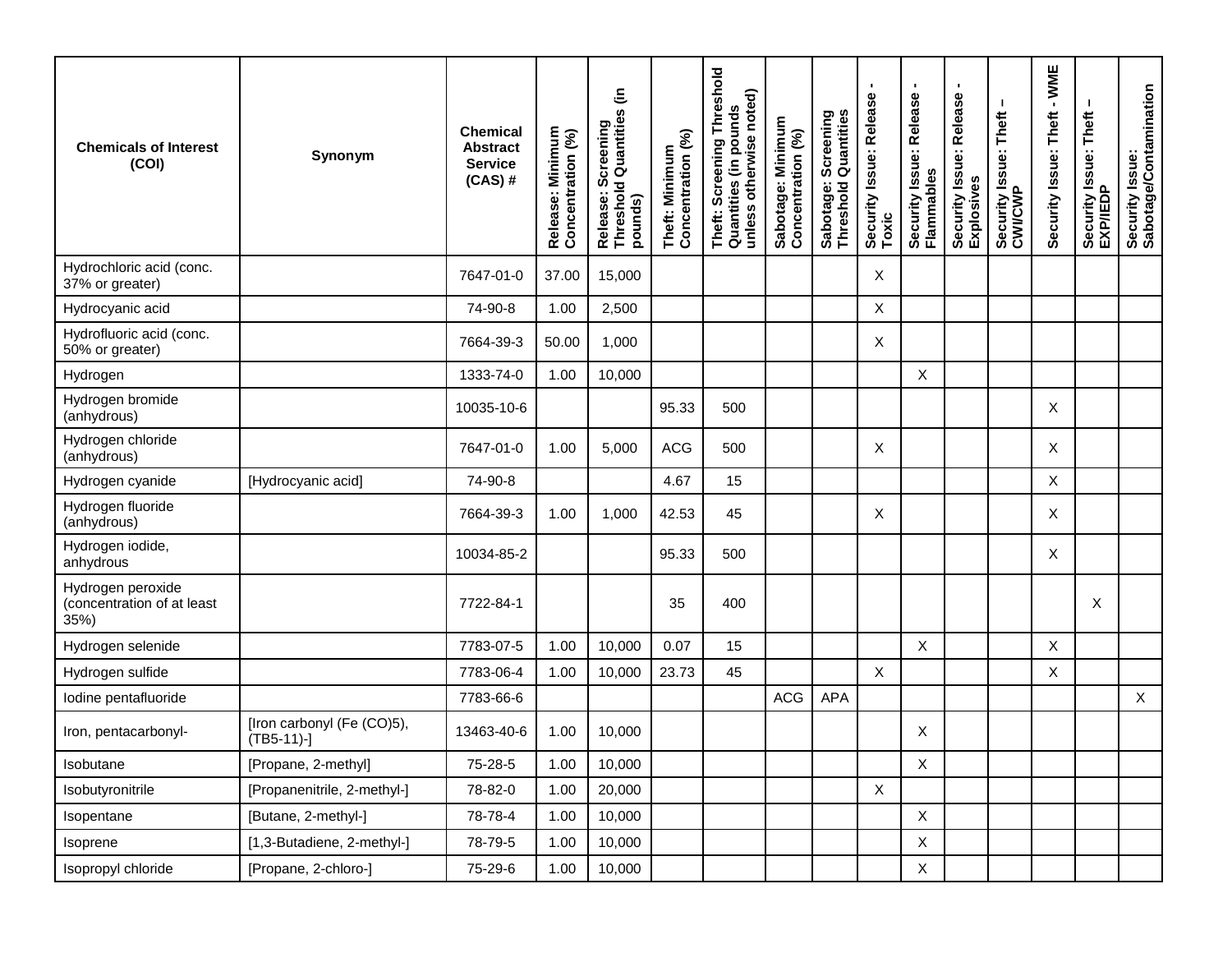| <b>Chemicals of Interest</b><br>(COI)  | Synonym                                         | <b>Chemical</b><br><b>Abstract</b><br><b>Service</b><br>$(CAS)$ # | Release: Minimum<br>Concentration (%) | Release: Screening<br>Threshold Quantities (in<br>pounds) | Concentration (%)<br>Theft: Minimum | Threshold<br>unless otherwise noted)<br>Theft: Screening Thre<br>Quantities (in pounds | Sabotage: Minimum<br>Concentration (%) | Sabotage: Screening<br>Threshold Quantities | Security Issue: Release<br>Toxic | $\blacksquare$<br>Security Issue: Release<br>Flammables | Security Issue: Release<br>Explosives | Security Issue: Theft<br>CWI/CWP | $-WME$<br>Security Issue: Theft | Security Issue: Theft<br>EXP/IEDP | Security Issue:<br>Sabotage/Contamination |
|----------------------------------------|-------------------------------------------------|-------------------------------------------------------------------|---------------------------------------|-----------------------------------------------------------|-------------------------------------|----------------------------------------------------------------------------------------|----------------------------------------|---------------------------------------------|----------------------------------|---------------------------------------------------------|---------------------------------------|----------------------------------|---------------------------------|-----------------------------------|-------------------------------------------|
| Isopropyl chloroformate                | [Carbonchloridic acid, 1-<br>methylethyl ester] | 108-23-6                                                          | 1.00                                  | 15,000                                                    |                                     |                                                                                        |                                        |                                             | X                                |                                                         |                                       |                                  |                                 |                                   |                                           |
| Isopropylamine                         | [2-Propanamine]                                 | $75-31-0$                                                         | 1.00                                  | 10,000                                                    |                                     |                                                                                        |                                        |                                             |                                  | $\boldsymbol{\mathsf{X}}$                               |                                       |                                  |                                 |                                   |                                           |
| Isopropylphosphonothioic<br>dichloride |                                                 | 1498-60-8                                                         |                                       |                                                           | 30.00                               | 2.2                                                                                    |                                        |                                             |                                  |                                                         |                                       | X                                |                                 |                                   |                                           |
| Isopropylphosphonyl<br>difluoride      |                                                 | 677-42-9                                                          |                                       |                                                           |                                     | <b>CUM 100g</b>                                                                        |                                        |                                             |                                  |                                                         |                                       | X                                |                                 |                                   |                                           |
| Lead azide                             |                                                 | 13424-46-9                                                        | <b>ACG</b>                            | 5,000                                                     | <b>ACG</b>                          | 400                                                                                    |                                        |                                             |                                  |                                                         | X                                     |                                  |                                 | X                                 |                                           |
| Lead styphnate                         | [Lead trinitroresorcinate]                      | 15245-44-0                                                        | <b>ACG</b>                            | 5,000                                                     | <b>ACG</b>                          | 400                                                                                    |                                        |                                             |                                  |                                                         | X                                     |                                  |                                 | X                                 |                                           |
| Lewisite 1                             | [2-Chlorovinyldichloroarsine]                   | 541-25-3                                                          |                                       |                                                           |                                     | <b>CUM 100g</b>                                                                        |                                        |                                             |                                  |                                                         |                                       | X                                |                                 |                                   |                                           |
| Lewisite 2                             | $[Bis(2-$<br>chlorovinyl)chloroarsine]          | 40334-69-8                                                        |                                       |                                                           |                                     | <b>CUM 100g</b>                                                                        |                                        |                                             |                                  |                                                         |                                       | X                                |                                 |                                   |                                           |
| Lewisite 3                             | [Tris(2-chlorovinyl)arsine]                     | 40334-70-1                                                        |                                       |                                                           |                                     | <b>CUM 100g</b>                                                                        |                                        |                                             |                                  |                                                         |                                       | X                                |                                 |                                   |                                           |
| Lithium amide                          |                                                 | 7782-89-0                                                         |                                       |                                                           |                                     |                                                                                        | <b>ACG</b>                             | <b>APA</b>                                  |                                  |                                                         |                                       |                                  |                                 |                                   | $\mathsf{X}$                              |
| Lithium nitride                        |                                                 | 26134-62-3                                                        |                                       |                                                           |                                     |                                                                                        | <b>ACG</b>                             | <b>APA</b>                                  |                                  |                                                         |                                       |                                  |                                 |                                   | $\mathsf X$                               |
| Magnesium (powder)                     |                                                 | 7439-95-4                                                         |                                       |                                                           | <b>ACG</b>                          | 100                                                                                    |                                        |                                             |                                  |                                                         |                                       |                                  |                                 | X                                 |                                           |
| Magnesium diamide                      |                                                 | 7803-54-5                                                         |                                       |                                                           |                                     |                                                                                        | <b>ACG</b>                             | <b>APA</b>                                  |                                  |                                                         |                                       |                                  |                                 |                                   | $\mathsf X$                               |
| Magnesium phosphide                    |                                                 | 12057-74-8                                                        |                                       |                                                           |                                     |                                                                                        | <b>ACG</b>                             | APA                                         |                                  |                                                         |                                       |                                  |                                 |                                   | $\mathsf{X}$                              |
| <b>MDEA</b>                            | [Methyldiethanolamine]                          | 105-59-9                                                          |                                       |                                                           | 80.00                               | 220                                                                                    |                                        |                                             |                                  |                                                         |                                       | X                                |                                 |                                   |                                           |
| Mercury fulminate                      |                                                 | 628-86-4                                                          | <b>ACG</b>                            | 5,000                                                     | <b>ACG</b>                          | 400                                                                                    |                                        |                                             |                                  |                                                         | X                                     |                                  |                                 | X                                 |                                           |
| Methacrylonitrile                      | [2-Propeneitrile, 2-methyl-]                    | 126-98-7                                                          | 1.00                                  | 10,000                                                    |                                     |                                                                                        |                                        |                                             | X                                |                                                         |                                       |                                  |                                 |                                   |                                           |
| Methane                                |                                                 | 74-82-8                                                           | 1.00                                  | 10,000                                                    |                                     |                                                                                        |                                        |                                             |                                  | $\boldsymbol{\mathsf{X}}$                               |                                       |                                  |                                 |                                   |                                           |
| 2-Methyl-1-butene                      |                                                 | 563-46-2                                                          | 1.00                                  | 10,000                                                    |                                     |                                                                                        |                                        |                                             |                                  | X                                                       |                                       |                                  |                                 |                                   |                                           |
| 3-Methyl-1-butene                      |                                                 | 563-45-1                                                          | 1.00                                  | 10,000                                                    |                                     |                                                                                        |                                        |                                             |                                  | X                                                       |                                       |                                  |                                 |                                   |                                           |
| Methyl chloride                        | [Methane, chloro-]                              | 74-87-3                                                           | 1.00                                  | 10,000                                                    |                                     |                                                                                        |                                        |                                             |                                  | $\boldsymbol{\mathsf{X}}$                               |                                       |                                  |                                 |                                   |                                           |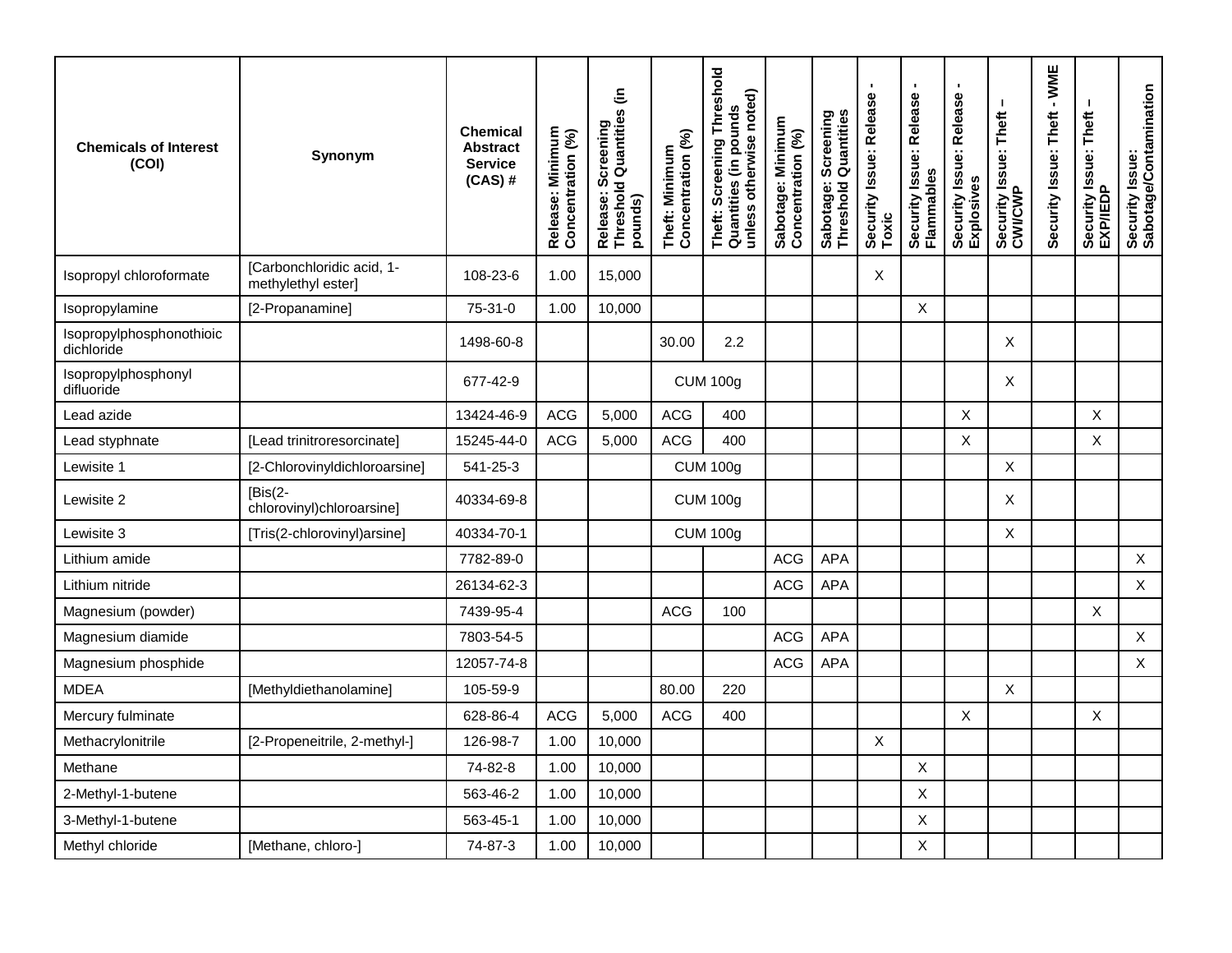| <b>Chemicals of Interest</b><br>(COI) | Synonym                                  | <b>Chemical</b><br>Abstract<br><b>Service</b><br>$(CAS)$ # | Release: Minimum<br>Concentration (%) | Release: Screening<br>Threshold Quantities (in<br>pounds) | Theft: Minimum<br>Concentration (%) | Threshold<br>unless otherwise noted)<br>Theft: Screening Thre<br>Quantities (in pounds | Sabotage: Minimum<br>Concentration (%) | Screening<br>Quantitie<br>Sabotage:<br>Threshold ( | $\blacksquare$<br>Security Issue: Release<br>Toxic | $\blacksquare$<br>Security Issue: Release<br>Flammables | ٠<br>Security Issue: Release<br>Explosives | Security Issue: Theft<br>CWI/CWP | Security Issue: Theft - WME | Security Issue: Theft<br>EXP/IEDP | Security Issue:<br>Sabotage/Contamination |
|---------------------------------------|------------------------------------------|------------------------------------------------------------|---------------------------------------|-----------------------------------------------------------|-------------------------------------|----------------------------------------------------------------------------------------|----------------------------------------|----------------------------------------------------|----------------------------------------------------|---------------------------------------------------------|--------------------------------------------|----------------------------------|-----------------------------|-----------------------------------|-------------------------------------------|
| Methyl chloroformate                  | [Carbonchloridic acid, methyl<br>ester]  | 79-22-1                                                    | 1.00                                  | 10,000                                                    |                                     |                                                                                        |                                        |                                                    |                                                    | Χ                                                       |                                            |                                  |                             |                                   |                                           |
| Methyl ether                          | [Methane, oxybis-]                       | 115-10-6                                                   | 1.00                                  | 10,000                                                    |                                     |                                                                                        |                                        |                                                    |                                                    | X                                                       |                                            |                                  |                             |                                   |                                           |
| Methyl formate                        | [Formic acid Methyl ester]               | 107-31-3                                                   | 1.00                                  | 10,000                                                    |                                     |                                                                                        |                                        |                                                    |                                                    | X                                                       |                                            |                                  |                             |                                   |                                           |
| Methyl hydrazine                      | [Hydrazine, methyl-]                     | 60-34-4                                                    | 1.00                                  | 15,000                                                    |                                     |                                                                                        |                                        |                                                    | Χ                                                  |                                                         |                                            |                                  |                             |                                   |                                           |
| Methyl isocyanate                     | [Methane, isocyanato-]                   | 624-83-9                                                   | 1.00                                  | 10,000                                                    |                                     |                                                                                        |                                        |                                                    | X                                                  |                                                         |                                            |                                  |                             |                                   |                                           |
| Methyl mercaptan                      | [Methanethiol]                           | 74-93-1                                                    | 1.00                                  | 10,000                                                    | 45.00                               | 500                                                                                    |                                        |                                                    |                                                    | $\boldsymbol{X}$                                        |                                            |                                  | X                           |                                   |                                           |
| Methyl thiocyanate                    | [Thiocyanic acid, methyl ester]          | 556-64-9                                                   | 1.00                                  | 20,000                                                    |                                     |                                                                                        |                                        |                                                    | X                                                  |                                                         |                                            |                                  |                             |                                   |                                           |
| Methylamine                           | [Methanamine]                            | 74-89-5                                                    | 1.00                                  | 10,000                                                    |                                     |                                                                                        |                                        |                                                    |                                                    | X                                                       |                                            |                                  |                             |                                   |                                           |
| Methylchlorosilane                    |                                          | 993-00-0                                                   |                                       |                                                           | 20.00                               | 45                                                                                     |                                        |                                                    |                                                    |                                                         |                                            |                                  | X                           |                                   |                                           |
| Methyldichlorosilane                  |                                          | 75-54-7                                                    |                                       |                                                           |                                     |                                                                                        | <b>ACG</b>                             | <b>APA</b>                                         |                                                    |                                                         |                                            |                                  |                             |                                   | $\mathsf{X}$                              |
| Methylphenyldichlorosilane            |                                          | 149-74-6                                                   |                                       |                                                           |                                     |                                                                                        | <b>ACG</b>                             | <b>APA</b>                                         |                                                    |                                                         |                                            |                                  |                             |                                   | X                                         |
| Methylphosphonothioic<br>dichloride   |                                          | 676-98-2                                                   |                                       |                                                           | 30.00                               | 2.2                                                                                    |                                        |                                                    |                                                    |                                                         |                                            | X                                |                             |                                   |                                           |
| 2-Methylpropene                       | [1-Propene, 2-methyl-]                   | $115 - 11 - 7$                                             | 1.00                                  | 10,000                                                    |                                     |                                                                                        |                                        |                                                    |                                                    | X                                                       |                                            |                                  |                             |                                   |                                           |
| Methyltrichlorosilane                 | [Silane, trichloromethyl-]               | 75-79-6                                                    | 1.00                                  | 10,000                                                    |                                     |                                                                                        | <b>ACG</b>                             | <b>APA</b>                                         |                                                    | X                                                       |                                            |                                  |                             |                                   | $\mathsf{X}$                              |
| Sulfur mustard (Mustard<br>gas (H))   | [Bis(2-chloroethyl)sulfide]              | 505-60-2                                                   |                                       |                                                           |                                     | <b>CUM 100g</b>                                                                        |                                        |                                                    |                                                    |                                                         |                                            | Χ                                |                             |                                   |                                           |
| O-Mustard (T)                         | $[Bis(2-$<br>chloroethylthioethyl)ether] | 63918-89-8                                                 |                                       |                                                           |                                     | <b>CUM 100g</b>                                                                        |                                        |                                                    |                                                    |                                                         |                                            | X                                |                             |                                   |                                           |
| Nickel Carbonyl                       |                                          | 13463-39-3                                                 | 1.00                                  | 10,000                                                    |                                     |                                                                                        |                                        |                                                    |                                                    | X                                                       |                                            |                                  |                             |                                   |                                           |
| Nitric acid                           |                                          | 7697-37-2                                                  | 80.00                                 | 15,000                                                    | 68.00                               | 400                                                                                    |                                        |                                                    | X                                                  |                                                         |                                            |                                  |                             | X                                 |                                           |
| Nitric oxide                          | [Nitrogen oxide(NO)]                     | 10102-43-9                                                 | 1.00                                  | 10,000                                                    | 3.83                                | 15                                                                                     |                                        |                                                    | X                                                  |                                                         |                                            |                                  | X                           |                                   |                                           |
| Nitrobenzene                          |                                          | 98-95-3                                                    |                                       |                                                           | <b>ACG</b>                          | 100                                                                                    |                                        |                                                    |                                                    |                                                         |                                            |                                  |                             | X                                 |                                           |
| 5-Nitrobenzotriazol                   |                                          | 2338-12-7                                                  | <b>ACG</b>                            | 5,000                                                     | <b>ACG</b>                          | 400                                                                                    |                                        |                                                    |                                                    |                                                         | $\mathsf X$                                |                                  |                             | X                                 |                                           |
| Nitrocellulose                        |                                          | 9004-70-0                                                  | ACG                                   | 5,000                                                     | ACG                                 | 400                                                                                    |                                        |                                                    |                                                    |                                                         | $\mathsf X$                                |                                  |                             | X                                 |                                           |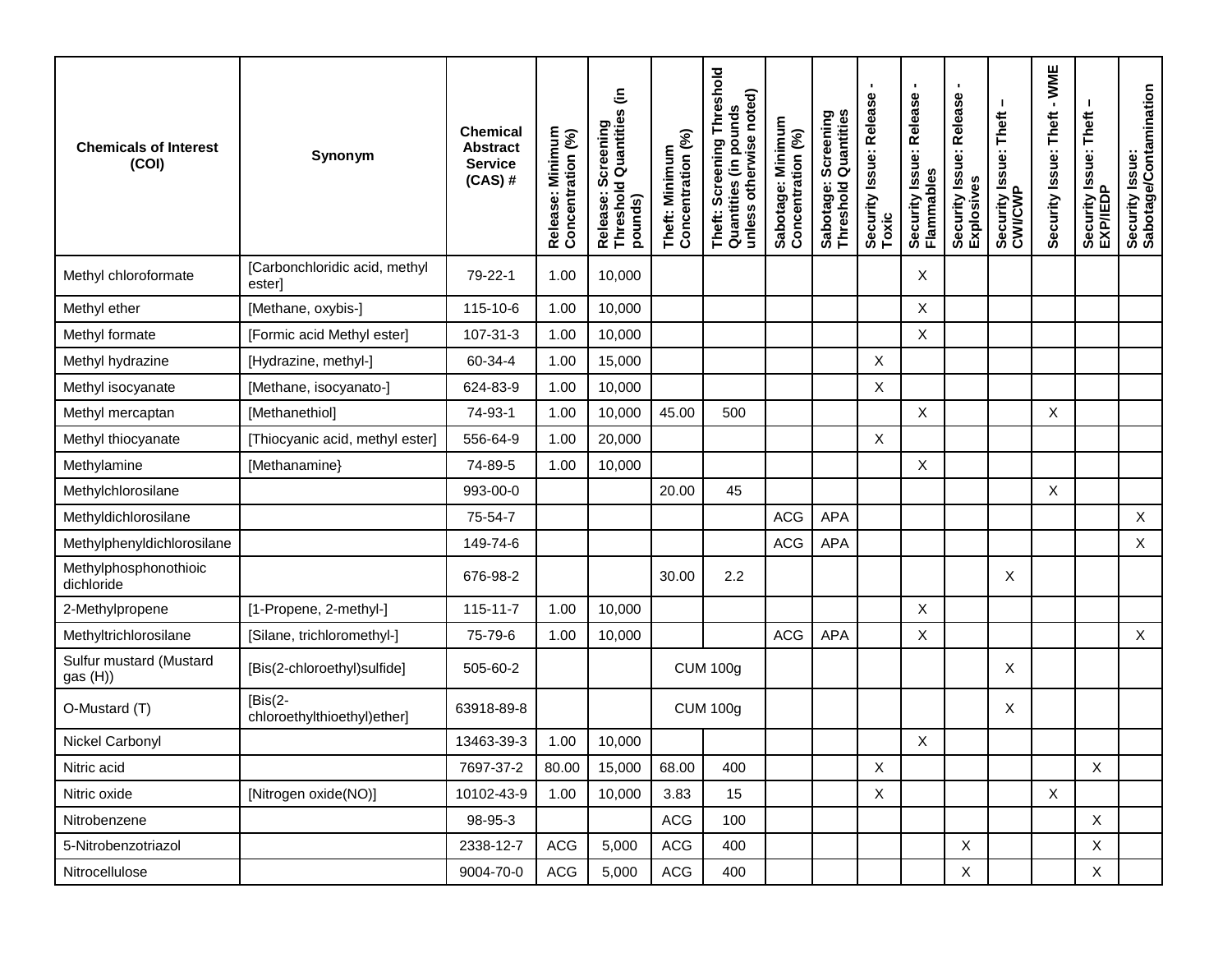| <b>Chemicals of Interest</b><br>(COI) | Synonym                                                | <b>Chemical</b><br><b>Abstract</b><br><b>Service</b><br>$(CAS)$ # | Release: Minimum<br>Concentration (%) | Release: Screening<br>Threshold Quantities (in<br>pounds) | Theft: Minimum<br>Concentration (%) | Theft: Screening Threshold<br>Quantities (in pounds<br>unless otherwise noted) | Sabotage: Minimum<br>Concentration (%) | Sabotage: Screening<br>Threshold Quantities | Security Issue: Release<br>Toxic | $\blacksquare$<br>Security Issue: Release<br>Flammables | Security Issue: Release<br>Explosives | Τ.<br>Security Issue: Theft<br>CWI/CWP | $-WME$<br>Security Issue: Theft | Security Issue: Theft<br>EXP/IEDP | Security Issue:<br>Sabotage/Contamination |
|---------------------------------------|--------------------------------------------------------|-------------------------------------------------------------------|---------------------------------------|-----------------------------------------------------------|-------------------------------------|--------------------------------------------------------------------------------|----------------------------------------|---------------------------------------------|----------------------------------|---------------------------------------------------------|---------------------------------------|----------------------------------------|---------------------------------|-----------------------------------|-------------------------------------------|
| Nitrogen mustard<br>hydrochloride     | $[Bis(2-$<br>chloroethyl)methylamine<br>hydrochloride] | 55-86-7                                                           |                                       |                                                           | 30.00                               | 2.2                                                                            |                                        |                                             |                                  |                                                         |                                       | X                                      |                                 |                                   |                                           |
| Nitrogen trioxide                     |                                                        | 10544-73-7                                                        |                                       |                                                           | 3.83                                | 15                                                                             |                                        |                                             |                                  |                                                         |                                       |                                        | $\pmb{\times}$                  |                                   |                                           |
| Nitroglycerine                        |                                                        | 55-63-0                                                           | <b>ACG</b>                            | 5,000                                                     | <b>ACG</b>                          | 400                                                                            |                                        |                                             |                                  |                                                         | X                                     |                                        |                                 | X                                 |                                           |
| Nitromannite                          | [Mannitol hexanitrate, wetted]                         | 15825-70-4                                                        | <b>ACG</b>                            | 5,000                                                     | <b>ACG</b>                          | 400                                                                            |                                        |                                             |                                  |                                                         | $\boldsymbol{\mathsf{X}}$             |                                        |                                 | X                                 |                                           |
| Nitromethane                          |                                                        | 75-52-5                                                           |                                       |                                                           | <b>ACG</b>                          | 400                                                                            |                                        |                                             |                                  |                                                         |                                       |                                        |                                 | $\boldsymbol{\mathsf{X}}$         |                                           |
| Nitrostarch                           |                                                        | 9056-38-6                                                         | <b>ACG</b>                            | 5,000                                                     | <b>ACG</b>                          | 400                                                                            |                                        |                                             |                                  |                                                         | $\pmb{\times}$                        |                                        |                                 | X                                 |                                           |
| Nitrosyl chloride                     |                                                        | 2696-92-6                                                         |                                       |                                                           | 1.17                                | 15                                                                             |                                        |                                             |                                  |                                                         |                                       |                                        | X                               |                                   |                                           |
| Nitrotriazolone                       |                                                        | 932-64-9                                                          | <b>ACG</b>                            | 5,000                                                     | <b>ACG</b>                          | 400                                                                            |                                        |                                             |                                  |                                                         | $\mathsf{X}$                          |                                        |                                 | X                                 |                                           |
| Nonyltrichlorosilane                  |                                                        | 5283-67-0                                                         |                                       |                                                           |                                     |                                                                                | <b>ACG</b>                             | APA                                         |                                  |                                                         |                                       |                                        |                                 |                                   | $\mathsf{X}$                              |
| Octadecyltrichlorosilane              |                                                        | 112-04-9                                                          |                                       |                                                           |                                     |                                                                                | <b>ACG</b>                             | APA                                         |                                  |                                                         |                                       |                                        |                                 |                                   | $\mathsf{X}$                              |
| Octolite                              |                                                        | 57607-37-1                                                        | <b>ACG</b>                            | 5,000                                                     | <b>ACG</b>                          | 400                                                                            |                                        |                                             |                                  |                                                         | $\boldsymbol{\mathsf{X}}$             |                                        |                                 | $\mathsf X$                       |                                           |
| Octonal                               |                                                        | 78413-87-3                                                        | <b>ACG</b>                            | 5,000                                                     | <b>ACG</b>                          | 400                                                                            |                                        |                                             |                                  |                                                         | X                                     |                                        |                                 | X                                 |                                           |
| Octyltrichlorosilane                  |                                                        | 5283-66-9                                                         |                                       |                                                           |                                     |                                                                                | <b>ACG</b>                             | APA                                         |                                  |                                                         |                                       |                                        |                                 |                                   | $\mathsf X$                               |
| Oleum (Fuming Sulfuric<br>acid)       | [Sulfuric acid, mixture with<br>sulfur trioxide]       | 8014-95-7                                                         | 1.00                                  | 10,000                                                    |                                     |                                                                                |                                        |                                             | X                                |                                                         |                                       |                                        |                                 |                                   |                                           |
| Oxygen difluoride                     |                                                        | 7783-41-7                                                         |                                       |                                                           | 0.09                                | 15                                                                             |                                        |                                             |                                  |                                                         |                                       |                                        | X                               |                                   |                                           |
| 1,3-Pentadiene                        |                                                        | 504-60-9                                                          | 1.00                                  | 10,000                                                    |                                     |                                                                                |                                        |                                             |                                  | $\boldsymbol{\mathsf{X}}$                               |                                       |                                        |                                 |                                   |                                           |
| Pentane                               |                                                        | 109-66-0                                                          | 1.00                                  | 10,000                                                    |                                     |                                                                                |                                        |                                             |                                  | $\times$                                                |                                       |                                        |                                 |                                   |                                           |
| 1- Pentene                            |                                                        | 109-67-1                                                          | 1.00                                  | 10,000                                                    |                                     |                                                                                |                                        |                                             |                                  | $\sf X$                                                 |                                       |                                        |                                 |                                   |                                           |
| 2-Pentene, (E)-                       |                                                        | 646-04-8                                                          | 1.00                                  | 10,000                                                    |                                     |                                                                                |                                        |                                             |                                  | X                                                       |                                       |                                        |                                 |                                   |                                           |
| 2-Pentene, (Z)-                       |                                                        | 627-20-3                                                          | 1.00                                  | 10,000                                                    |                                     |                                                                                |                                        |                                             |                                  | $\boldsymbol{\mathsf{X}}$                               |                                       |                                        |                                 |                                   |                                           |
| Pentolite                             |                                                        | 8066-33-9                                                         | <b>ACG</b>                            | 5,000                                                     | <b>ACG</b>                          | 400                                                                            |                                        |                                             |                                  |                                                         | $\times$                              |                                        |                                 | X                                 |                                           |
| Peracetic acid                        | [Ethaneperoxic acid]                                   | 79-21-0                                                           | 1.00                                  | 10,000                                                    |                                     |                                                                                |                                        |                                             |                                  | X                                                       |                                       |                                        |                                 |                                   |                                           |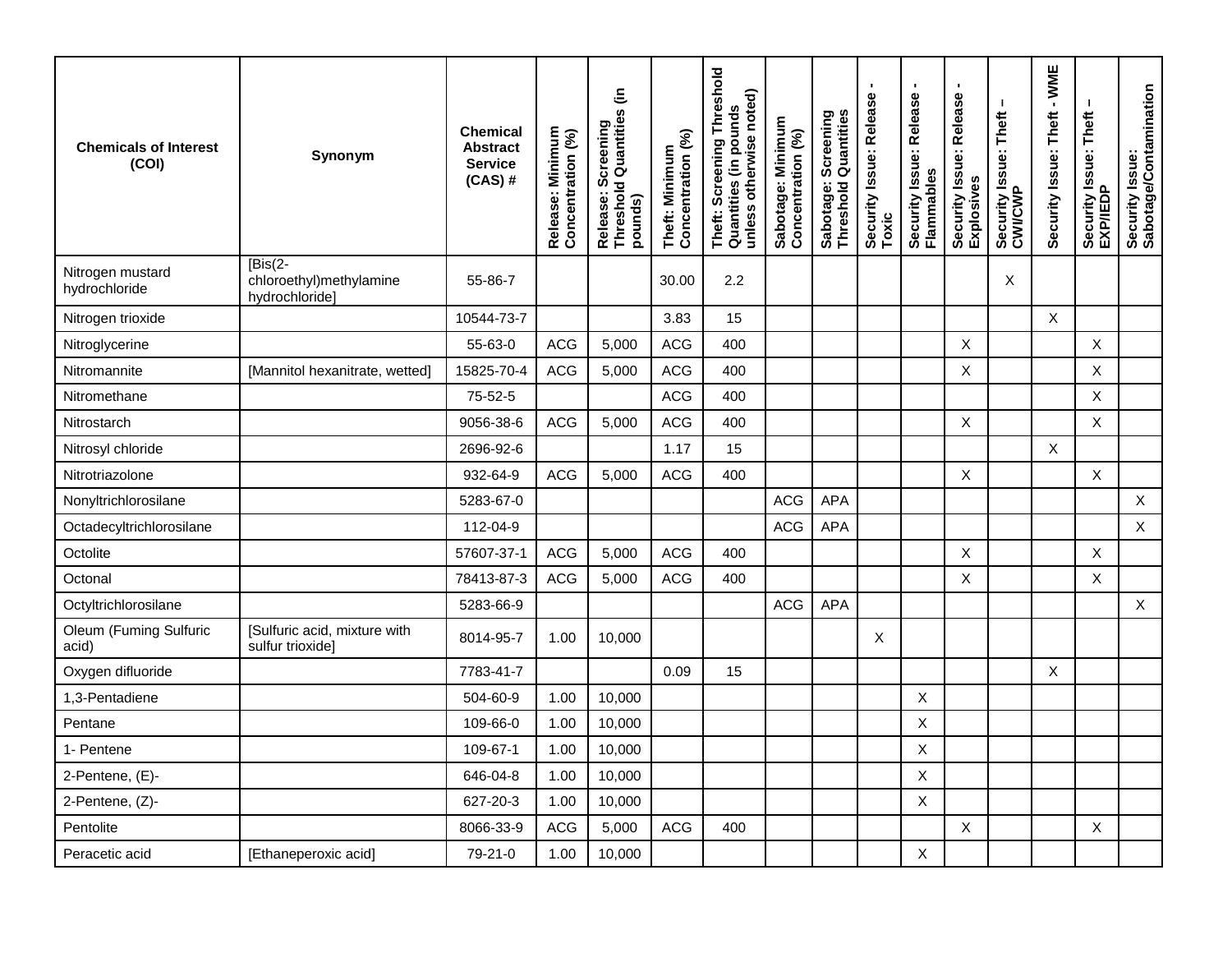| <b>Chemicals of Interest</b><br>(COI) | Synonym                                           | <b>Chemical</b><br><b>Abstract</b><br><b>Service</b><br>$(CAS)$ # | Release: Minimum<br>Concentration (%) | Release: Screening<br>Threshold Quantities (in<br>pounds) | Concentration (%)<br>Theft: Minimum | Threshold<br>unless otherwise noted)<br>Theft: Screening Thre<br>Quantities (in pounds | Sabotage: Minimum<br>Concentration (%) | Sabotage: Screening<br>Threshold Quantities | ٠<br>Security Issue: Release<br>Toxic | $\blacksquare$<br>Security Issue: Release<br>Flammables | ٠<br>Security Issue: Release<br>Explosives | Security Issue: Theft<br>CWI/CWP | $-WME$<br>Security Issue: Theft | Security Issue: Theft<br>EXP/IEDP | Security Issue:<br>Sabotage/Contamination |
|---------------------------------------|---------------------------------------------------|-------------------------------------------------------------------|---------------------------------------|-----------------------------------------------------------|-------------------------------------|----------------------------------------------------------------------------------------|----------------------------------------|---------------------------------------------|---------------------------------------|---------------------------------------------------------|--------------------------------------------|----------------------------------|---------------------------------|-----------------------------------|-------------------------------------------|
| Perchloromethylmercaptan              | [Methanesulfenyl chloride,<br>trichloro-]         | 594-42-3                                                          | 1.00                                  | 10,000                                                    |                                     |                                                                                        |                                        |                                             | X                                     |                                                         |                                            |                                  |                                 |                                   |                                           |
| Perchloryl fluoride                   |                                                   | 7616-94-6                                                         |                                       |                                                           | 25.67                               | 45                                                                                     |                                        |                                             |                                       |                                                         |                                            |                                  | $\pmb{\times}$                  |                                   |                                           |
| <b>PETN</b>                           | [Pentaerythritol tetranitrate]                    | 78-11-5                                                           | <b>ACG</b>                            | 5,000                                                     | <b>ACG</b>                          | 400                                                                                    |                                        |                                             |                                       |                                                         | X                                          |                                  |                                 | X                                 |                                           |
| Phenyltrichlorosilane                 |                                                   | 98-13-5                                                           |                                       |                                                           |                                     |                                                                                        | <b>ACG</b>                             | <b>APA</b>                                  |                                       |                                                         |                                            |                                  |                                 |                                   | $\mathsf{X}$                              |
| Phosgene                              | [Carbonic dichloride] or<br>[carbonyl dichloride] | 75-44-5                                                           | 1.00                                  | 500                                                       | 0.17                                | 15                                                                                     |                                        |                                             | X                                     |                                                         |                                            |                                  | X                               |                                   |                                           |
| Phosphine                             |                                                   | 7803-51-2                                                         | 1.00                                  | 10,000                                                    | 0.67                                | 15                                                                                     |                                        |                                             |                                       | X                                                       |                                            |                                  | X                               |                                   |                                           |
| Phosphorus                            |                                                   | 7723-14-0                                                         |                                       |                                                           | <b>ACG</b>                          | 400                                                                                    |                                        |                                             |                                       |                                                         |                                            |                                  |                                 | X                                 |                                           |
| Phosphorus oxychloride                | [Phosphoryl chloride]                             | 10025-87-3                                                        | 1.00                                  | 5,000                                                     | 80.00                               | 220                                                                                    | <b>ACG</b>                             | <b>APA</b>                                  | X                                     |                                                         |                                            | X                                |                                 |                                   | $\mathsf X$                               |
| Phosphorus pentabromide               |                                                   | 7789-69-7                                                         |                                       |                                                           |                                     |                                                                                        | <b>ACG</b>                             | APA                                         |                                       |                                                         |                                            |                                  |                                 |                                   | $\mathsf{X}$                              |
| Phosphorus pentachloride              |                                                   | 10026-13-8                                                        |                                       |                                                           |                                     |                                                                                        | <b>ACG</b>                             | <b>APA</b>                                  |                                       |                                                         |                                            |                                  |                                 |                                   | X                                         |
| Phosphorus pentasulfide               |                                                   | 1314-80-3                                                         |                                       |                                                           |                                     |                                                                                        | <b>ACG</b>                             | APA                                         |                                       |                                                         |                                            |                                  |                                 |                                   | $\mathsf{X}$                              |
| Phosphorus trichloride                |                                                   | 7719-12-2                                                         | 1.00                                  | 15,000                                                    | 3.48                                | 45                                                                                     | <b>ACG</b>                             | <b>APA</b>                                  | X                                     |                                                         |                                            |                                  | X                               |                                   | $\mathsf{X}$                              |
| Picrite                               | [Nitroguanidine]                                  | 556-88-7                                                          | <b>ACG</b>                            | 5,000                                                     | <b>ACG</b>                          | 400                                                                                    |                                        |                                             |                                       |                                                         | X                                          |                                  |                                 | X                                 |                                           |
| Piperidine                            |                                                   | 110-89-4                                                          | 1.00                                  | 10,000                                                    |                                     |                                                                                        |                                        |                                             |                                       | X                                                       |                                            |                                  |                                 |                                   |                                           |
| Potassium chlorate                    |                                                   | 3811-04-9                                                         |                                       |                                                           | <b>ACG</b>                          | 400                                                                                    |                                        |                                             |                                       |                                                         |                                            |                                  |                                 | X                                 |                                           |
| Potassium cyanide                     |                                                   | 151-50-8                                                          |                                       |                                                           |                                     |                                                                                        | ACG                                    | <b>APA</b>                                  |                                       |                                                         |                                            |                                  |                                 |                                   | $\sf X$                                   |
| Potassium nitrate                     |                                                   | 7757-79-1                                                         |                                       |                                                           | <b>ACG</b>                          | 400                                                                                    |                                        |                                             |                                       |                                                         |                                            |                                  |                                 | Χ                                 |                                           |
| Potassium perchlorate                 |                                                   | 7778-74-7                                                         |                                       |                                                           | <b>ACG</b>                          | 400                                                                                    |                                        |                                             |                                       |                                                         |                                            |                                  |                                 | X                                 |                                           |
| Potassium permanganate                |                                                   | 7722-64-7                                                         |                                       |                                                           | <b>ACG</b>                          | 400                                                                                    |                                        |                                             |                                       |                                                         |                                            |                                  |                                 | $\boldsymbol{\mathsf{X}}$         |                                           |
| Potassium phosphide                   |                                                   | 20770-41-6                                                        |                                       |                                                           |                                     |                                                                                        | ACG                                    | <b>APA</b>                                  |                                       |                                                         |                                            |                                  |                                 |                                   | $\mathsf{X}$                              |
| Propadiene                            | [1,2-Propadiene]                                  | 463-49-0                                                          | 1.00                                  | 10,000                                                    |                                     |                                                                                        |                                        |                                             |                                       | $\mathsf X$                                             |                                            |                                  |                                 |                                   |                                           |
| Propane                               |                                                   | 74-98-6                                                           | 1.00                                  | 60,000                                                    |                                     |                                                                                        |                                        |                                             |                                       | $\boldsymbol{X}$                                        |                                            |                                  |                                 |                                   |                                           |
| Propionitrile                         | [Propanenitrile]                                  | 107-12-0                                                          | 1.00                                  | 10,000                                                    |                                     |                                                                                        |                                        |                                             | X                                     |                                                         |                                            |                                  |                                 |                                   |                                           |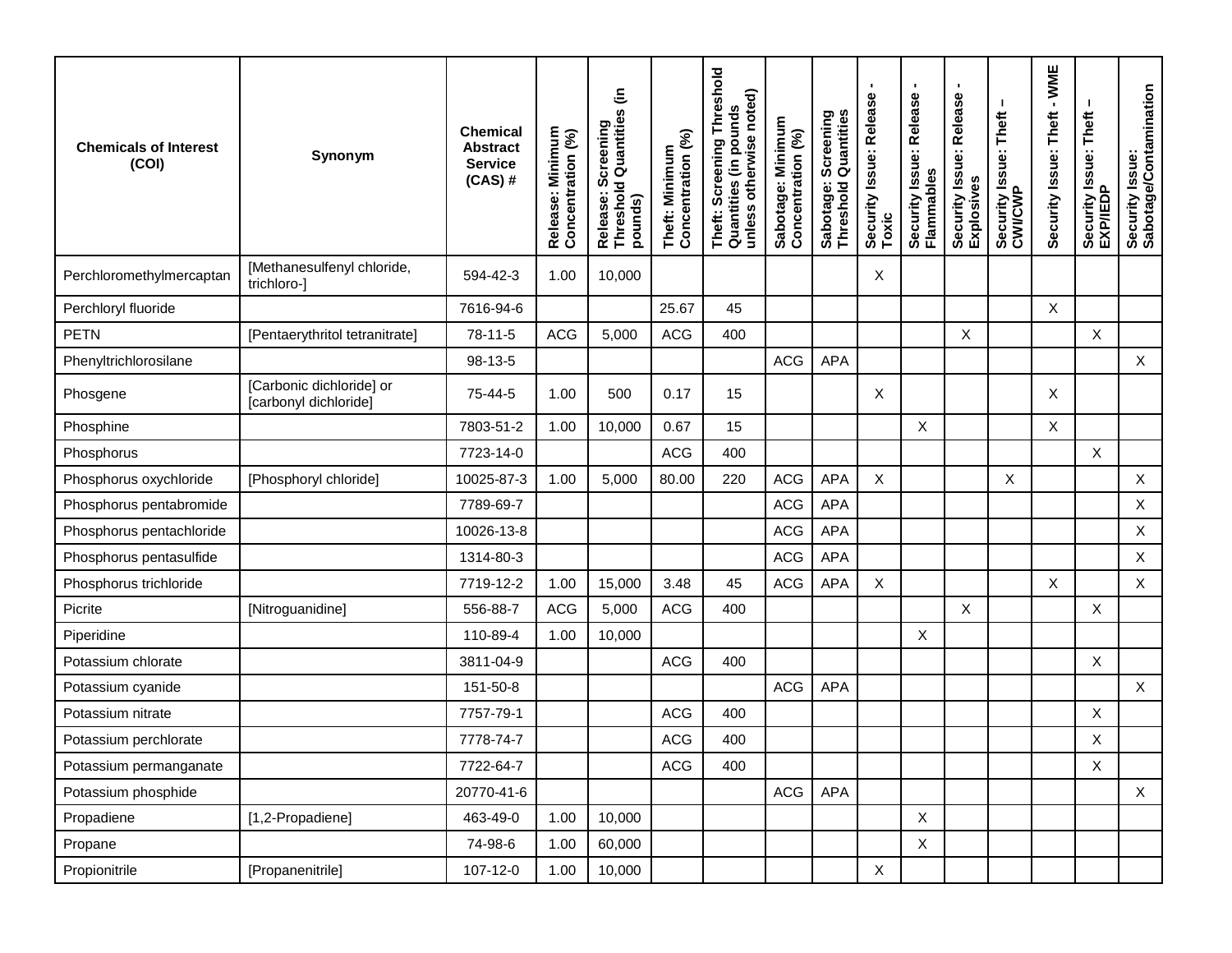| <b>Chemicals of Interest</b><br>(COI) | Synonym                                                      | <b>Chemical</b><br><b>Abstract</b><br><b>Service</b><br>$(CAS)$ # | Release: Minimum<br>Concentration (%) | Release: Screening<br>Threshold Quantities (in<br>pounds) | Concentration (%)<br>Theft: Minimum | Threshold<br>unless otherwise noted)<br>Theft: Screening Thre<br>Quantities (in pounds | Sabotage: Minimum<br>Concentration (%) | Sabotage: Screening<br>Threshold Quantities | <b>I</b><br>Security Issue: Release<br>Toxic | $\blacksquare$<br>Security Issue: Release<br>Flammables | ٠<br>Security Issue: Release<br>Explosives | Security Issue: Theft<br>CWI/CWP | $-WME$<br>Security Issue: Theft | Security Issue: Theft<br>EXP/IEDP | Security Issue:<br>Sabotage/Contamination |
|---------------------------------------|--------------------------------------------------------------|-------------------------------------------------------------------|---------------------------------------|-----------------------------------------------------------|-------------------------------------|----------------------------------------------------------------------------------------|----------------------------------------|---------------------------------------------|----------------------------------------------|---------------------------------------------------------|--------------------------------------------|----------------------------------|---------------------------------|-----------------------------------|-------------------------------------------|
| Propyl chloroformate                  | [Carbonchloridic acid,<br>propylester]                       | 109-61-5                                                          | 1.00                                  | 10,000                                                    |                                     |                                                                                        |                                        |                                             |                                              | Χ                                                       |                                            |                                  |                                 |                                   |                                           |
| Propylene                             | [1-Propene]                                                  | 115-07-1                                                          | 1.00                                  | 10,000                                                    |                                     |                                                                                        |                                        |                                             |                                              | $\times$                                                |                                            |                                  |                                 |                                   |                                           |
| Propylene oxide                       | [Oxirane, methyl-]                                           | 75-56-9                                                           | 1.00                                  | 10,000                                                    |                                     |                                                                                        |                                        |                                             |                                              | $\boldsymbol{\mathsf{X}}$                               |                                            |                                  |                                 |                                   |                                           |
| Propyleneimine                        | [Aziridine, 2-methyl-]                                       | 75-55-8                                                           | 1.00                                  | 10,000                                                    |                                     |                                                                                        |                                        |                                             | X                                            |                                                         |                                            |                                  |                                 |                                   |                                           |
| Propylphosphonothioic<br>dichloride   |                                                              | 2524-01-8                                                         |                                       |                                                           | 30.00                               | 2.2                                                                                    |                                        |                                             |                                              |                                                         |                                            | X                                |                                 |                                   |                                           |
| Propylphosphonyl<br>difluoride        |                                                              | 690-14-2                                                          |                                       |                                                           |                                     | <b>CUM 100g</b>                                                                        |                                        |                                             |                                              |                                                         |                                            | Χ                                |                                 |                                   |                                           |
| Propyltrichlorosilane                 |                                                              | 141-57-1                                                          |                                       |                                                           |                                     |                                                                                        | <b>ACG</b>                             | <b>APA</b>                                  |                                              |                                                         |                                            |                                  |                                 |                                   | $\sf X$                                   |
| Propyne                               | [1-Propyne]                                                  | 74-99-7                                                           | 1.00                                  | 10,000                                                    |                                     |                                                                                        |                                        |                                             |                                              | $\boldsymbol{\mathsf{X}}$                               |                                            |                                  |                                 |                                   |                                           |
| QL                                    | [o-Ethyl-o-2-<br>diisopropylaminoethyl<br>methylphosphonite] | 57856-11-8                                                        |                                       |                                                           |                                     | <b>CUM 100g</b>                                                                        |                                        |                                             |                                              |                                                         |                                            | Χ                                |                                 |                                   |                                           |
| <b>RDX</b>                            | [Cyclotrimethylenetrinitramine]                              | 121-82-4                                                          | <b>ACG</b>                            | 5,000                                                     | <b>ACG</b>                          | 400                                                                                    |                                        |                                             |                                              |                                                         | X                                          |                                  |                                 | X                                 |                                           |
| RDX and HMX mixtures                  |                                                              | 121-82-4                                                          | <b>ACG</b>                            | 5,000                                                     | <b>ACG</b>                          | 400                                                                                    |                                        |                                             |                                              |                                                         | X                                          |                                  |                                 | X                                 |                                           |
| Sarin                                 | [o-Isopropyl<br>methylphosphonofluoridate]                   | 107-44-8                                                          |                                       |                                                           |                                     | <b>CUM 100g</b>                                                                        |                                        |                                             |                                              |                                                         |                                            | X                                |                                 |                                   |                                           |
| Selenium hexafluoride                 |                                                              | 7783-79-1                                                         |                                       |                                                           | 1.67                                | 15                                                                                     |                                        |                                             |                                              |                                                         |                                            |                                  | $\pmb{\times}$                  |                                   |                                           |
| Sesquimustard                         | $[1,2-Bis(2-$<br>chloroethylthio)ethane]                     | 3563-36-8                                                         |                                       |                                                           |                                     | <b>CUM 100g</b>                                                                        |                                        |                                             |                                              |                                                         |                                            | Χ                                |                                 |                                   |                                           |
| Silane                                |                                                              | 7803-62-5                                                         | 1.00                                  | 10,000                                                    |                                     |                                                                                        |                                        |                                             |                                              | X                                                       |                                            |                                  |                                 |                                   |                                           |
| Silicon tetrachloride                 |                                                              | 10026-04-7                                                        |                                       |                                                           |                                     |                                                                                        | ACG                                    | APA                                         |                                              |                                                         |                                            |                                  |                                 |                                   | $\times$                                  |
| Silicon tetrafluoride                 |                                                              | 7783-61-1                                                         |                                       |                                                           | 15.00                               | 45                                                                                     |                                        |                                             |                                              |                                                         |                                            |                                  | $\mathsf{X}$                    |                                   |                                           |
| Sodium azide                          |                                                              | 26628-22-8                                                        |                                       |                                                           | <b>ACG</b>                          | 400                                                                                    |                                        |                                             |                                              |                                                         |                                            |                                  |                                 | $\mathsf{X}$                      |                                           |
| Sodium chlorate                       |                                                              | 7775-09-9                                                         |                                       |                                                           | ACG                                 | 400                                                                                    |                                        |                                             |                                              |                                                         |                                            |                                  |                                 | $\mathsf X$                       |                                           |
| Sodium cyanide                        |                                                              | 143-33-9                                                          |                                       |                                                           |                                     |                                                                                        | ACG                                    | APA                                         |                                              |                                                         |                                            |                                  |                                 |                                   | X                                         |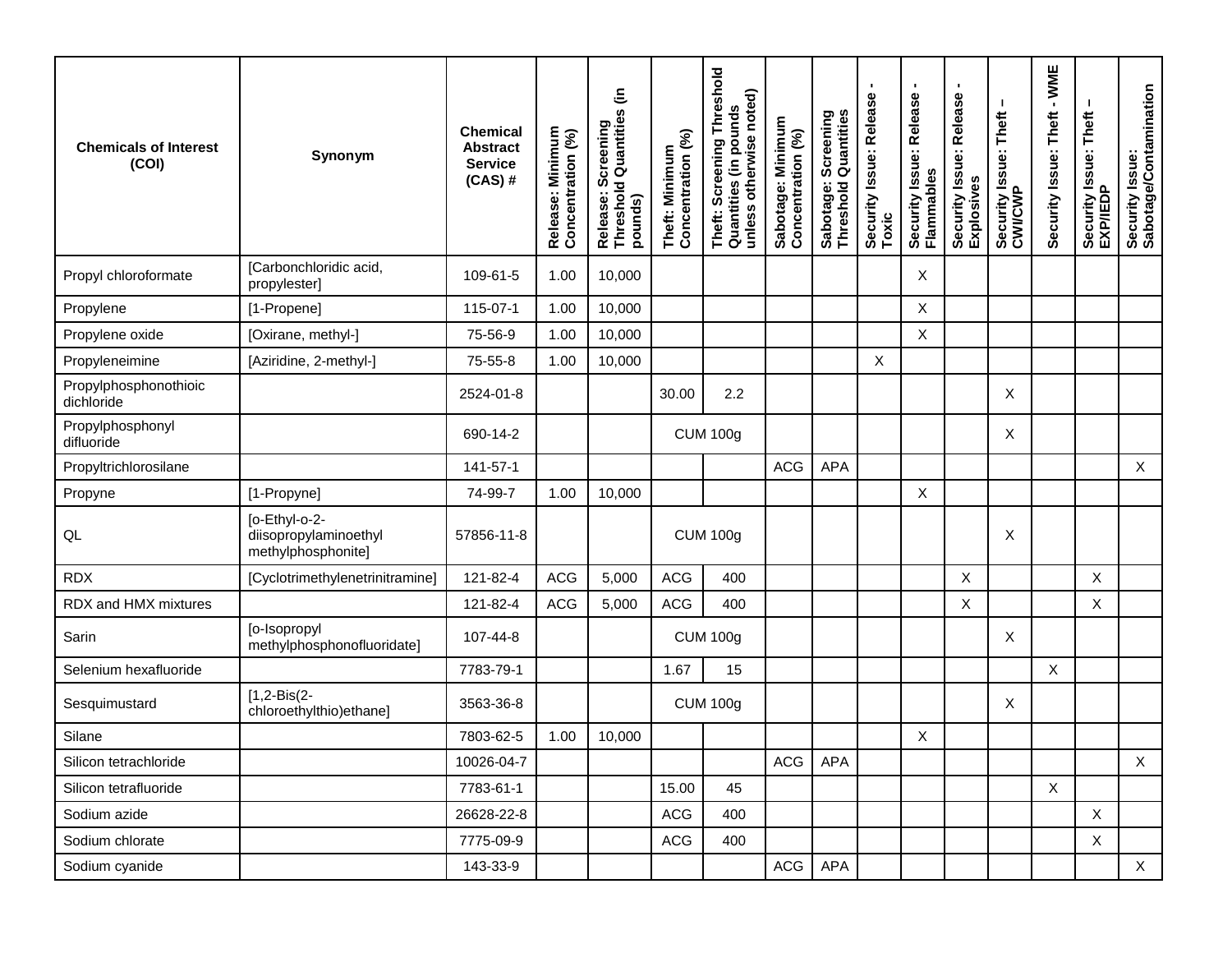| <b>Chemicals of Interest</b><br>(COI) | Synonym                                               | <b>Chemical</b><br><b>Abstract</b><br><b>Service</b><br>$(CAS)$ # | Release: Minimum<br>Concentration (%) | Release: Screening<br>Threshold Quantities (in<br>pounds) | Concentration (%)<br>Theft: Minimum | Threshold<br>unless otherwise noted)<br>Theft: Screening Thre<br>Quantities (in pounds | Sabotage: Minimum<br>Concentration (%) | Sabotage: Screening<br>Threshold Quantities | Security Issue: Release<br>Toxic | $\blacksquare$<br>Security Issue: Release<br>Flammables | Security Issue: Release<br>Explosives | ı<br>Security Issue: Theft<br>CWI/CWP | - WME<br>Security Issue: Theft | Security Issue: Theft<br>EXP/IEDP | Security Issue:<br>Sabotage/Contamination |
|---------------------------------------|-------------------------------------------------------|-------------------------------------------------------------------|---------------------------------------|-----------------------------------------------------------|-------------------------------------|----------------------------------------------------------------------------------------|----------------------------------------|---------------------------------------------|----------------------------------|---------------------------------------------------------|---------------------------------------|---------------------------------------|--------------------------------|-----------------------------------|-------------------------------------------|
| Sodium hydrosulfite                   | [Sodium dithionite]                                   | 7775-14-6                                                         |                                       |                                                           |                                     |                                                                                        | <b>ACG</b>                             | APA                                         |                                  |                                                         |                                       |                                       |                                |                                   | $\mathsf X$                               |
| Sodium nitrate                        |                                                       | 7631-99-4                                                         |                                       |                                                           | <b>ACG</b>                          | 400                                                                                    |                                        |                                             |                                  |                                                         |                                       |                                       |                                | X                                 |                                           |
| Sodium phosphide                      |                                                       | 12058-85-4                                                        |                                       |                                                           |                                     |                                                                                        | <b>ACG</b>                             | APA                                         |                                  |                                                         |                                       |                                       |                                |                                   | $\mathsf X$                               |
| Soman                                 | [o-Pinacolyl<br>methylphosphonoluoridate]             | $96 - 64 - 0$                                                     |                                       |                                                           | <b>CUM 100g</b>                     |                                                                                        |                                        |                                             |                                  |                                                         |                                       | X                                     |                                |                                   |                                           |
| Stibine                               |                                                       | 7803-52-3                                                         |                                       |                                                           | 0.67                                | 15                                                                                     |                                        |                                             |                                  |                                                         |                                       |                                       | X                              |                                   |                                           |
| Strontium phosphide                   |                                                       | 12504-16-4                                                        |                                       |                                                           |                                     |                                                                                        | <b>ACG</b>                             | APA                                         |                                  |                                                         |                                       |                                       |                                |                                   | $\mathsf{X}$                              |
| Sulfur dioxide (anhydrous)            |                                                       | 7446-09-5                                                         | 1.00                                  | 5,000                                                     | 84.00                               | 500                                                                                    |                                        |                                             | X                                |                                                         |                                       |                                       | X                              |                                   |                                           |
| Sulfur tetrafluoride                  | [Sulfur fluoride (SF4), (T-4)-]                       | 7783-60-0                                                         | 1.00                                  | 2,500                                                     | 1.33                                | 15                                                                                     |                                        |                                             | X                                |                                                         |                                       |                                       | $\mathsf X$                    |                                   |                                           |
| Sulfur trioxide                       |                                                       | 7446-11-9                                                         | 1.00                                  | 10,000                                                    |                                     |                                                                                        |                                        |                                             | X                                |                                                         |                                       |                                       |                                |                                   |                                           |
| Sulfuryl chloride                     |                                                       | 7791-25-5                                                         |                                       |                                                           |                                     |                                                                                        | <b>ACG</b>                             | APA                                         |                                  |                                                         |                                       |                                       |                                |                                   | $\mathsf{X}$                              |
| Tabun                                 | [o-Ethyl-N,N-<br>dimethylphosphoramido-<br>cyanidatel | $77 - 81 - 6$                                                     |                                       |                                                           |                                     | <b>CUM 100g</b>                                                                        |                                        |                                             |                                  |                                                         |                                       | X                                     |                                |                                   |                                           |
| Tellurium hexafluoride                |                                                       | 7783-80-4                                                         |                                       |                                                           | 0.83                                | 15                                                                                     |                                        |                                             |                                  |                                                         |                                       |                                       | X                              |                                   |                                           |
| Tetrafluoroethylene                   | [Ethene, tetrafluoro-]                                | $116 - 14 - 3$                                                    | 1.00                                  | 10,000                                                    |                                     |                                                                                        |                                        |                                             |                                  | $\mathsf{X}$                                            |                                       |                                       |                                |                                   |                                           |
| Tetramethyllead                       | [Plumbane, tetramethyl-]                              | 75-74-1                                                           | 1.00                                  | 10,000                                                    |                                     |                                                                                        |                                        |                                             | X                                |                                                         |                                       |                                       |                                |                                   |                                           |
| Tetramethylsilane                     | [Silane, tetramethyl-]                                | 75-76-3                                                           | 1.00                                  | 10,000                                                    |                                     |                                                                                        |                                        |                                             |                                  | $\boldsymbol{X}$                                        |                                       |                                       |                                |                                   |                                           |
| Tetranitroaniline                     |                                                       | 53014-37-2                                                        | <b>ACG</b>                            | 5,000                                                     | <b>ACG</b>                          | 400                                                                                    |                                        |                                             |                                  |                                                         | X                                     |                                       |                                | X                                 |                                           |
| Tetranitromethane                     | [Methane, tetranitro-]                                | 509-14-8                                                          | 1.00                                  | 10,000                                                    |                                     |                                                                                        |                                        |                                             |                                  | X                                                       |                                       |                                       |                                |                                   |                                           |
| Tetrazene                             | <b>[Guanyl</b><br>nitrosaminoguanylterazene]          | 109-27-3                                                          | <b>ACG</b>                            | 5,000                                                     | <b>ACG</b>                          | 400                                                                                    |                                        |                                             |                                  |                                                         | X                                     |                                       |                                | X                                 |                                           |
| 1H-Tetrazole                          |                                                       | 288-94-8                                                          | <b>ACG</b>                            | 5,000                                                     | <b>ACG</b>                          | 400                                                                                    |                                        |                                             |                                  |                                                         | X                                     |                                       |                                | X                                 |                                           |
| Thiodiglycol                          | [Bis(2-hydroxyethyl)sulfide]                          | 111-48-8                                                          |                                       |                                                           | 30.00                               | 2.2                                                                                    |                                        |                                             |                                  |                                                         |                                       | X                                     |                                |                                   |                                           |
| Thionyl chloride                      |                                                       | 7719-09-7                                                         |                                       |                                                           |                                     |                                                                                        | <b>ACG</b>                             | <b>APA</b>                                  |                                  |                                                         |                                       |                                       |                                |                                   | $\mathsf{X}$                              |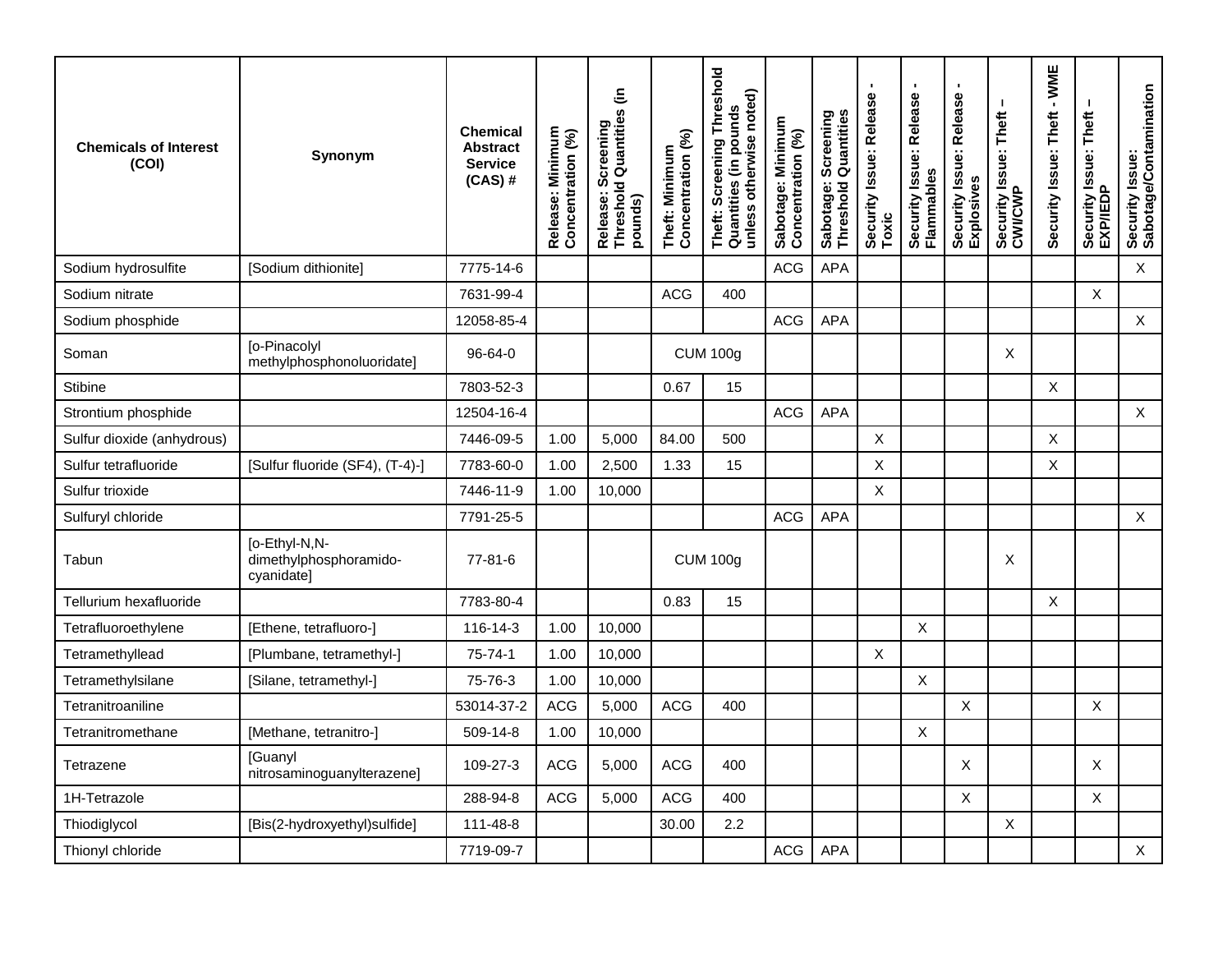| <b>Chemicals of Interest</b><br>(COI) | Synonym                               | <b>Chemical</b><br><b>Abstract</b><br><b>Service</b><br>$(CAS)$ # | Release: Minimum<br>Concentration (%) | Release: Screening<br>Threshold Quantities (in<br>pounds) | Theft: Minimum<br>Concentration (%) | eshold<br>unless otherwise noted)<br>Theft: Screening Thre<br>Quantities (in pounds | Sabotage: Minimum<br>Concentration (%) | Screening<br>  Quantities<br>Sabotage:<br>Threshold | $\blacksquare$<br>Security Issue: Release<br>Toxic | $\blacksquare$<br>Security Issue: Release<br>Flammables | Security Issue: Release<br>Explosives | Security Issue: Theft<br>CWI/CWP | $-WME$<br>Security Issue: Theft | Security Issue: Theft<br>EXP/IEDP | Security Issue:<br>Sabotage/Contamination |
|---------------------------------------|---------------------------------------|-------------------------------------------------------------------|---------------------------------------|-----------------------------------------------------------|-------------------------------------|-------------------------------------------------------------------------------------|----------------------------------------|-----------------------------------------------------|----------------------------------------------------|---------------------------------------------------------|---------------------------------------|----------------------------------|---------------------------------|-----------------------------------|-------------------------------------------|
| Titanium tetrachloride                | [Titanium chloride (TiCl4) (T-<br>4)] | 7550-45-0                                                         | 1.00                                  | 2,500                                                     | 13.33                               | 45                                                                                  | <b>ACG</b>                             | <b>APA</b>                                          | Χ                                                  |                                                         |                                       |                                  | Χ                               |                                   | X                                         |
| <b>TNT</b>                            | [Trinitrotoluene]                     | 118-96-7                                                          | <b>ACG</b>                            | 5,000                                                     | <b>ACG</b>                          | 400                                                                                 |                                        |                                                     |                                                    |                                                         | $\mathsf X$                           |                                  |                                 | $\mathsf X$                       |                                           |
| <b>Torpex</b>                         | [Hexotonal]                           | 67713-16-0                                                        | <b>ACG</b>                            | 5,000                                                     | <b>ACG</b>                          | 400                                                                                 |                                        |                                                     |                                                    |                                                         | $\boldsymbol{\mathsf{X}}$             |                                  |                                 | X                                 |                                           |
| Trichlorosilane                       | [Silane, trichloro-]                  | 10025-78-2                                                        | 1.00                                  | 10,000                                                    |                                     |                                                                                     | <b>ACG</b>                             | <b>APA</b>                                          |                                                    | X                                                       |                                       |                                  |                                 |                                   | $\mathsf X$                               |
| Triethanolamine                       |                                       | 102-71-6                                                          |                                       |                                                           | 80.00                               | 220                                                                                 |                                        |                                                     |                                                    |                                                         |                                       | X                                |                                 |                                   |                                           |
| Triethanolamine<br>hydrochloride      |                                       | 637-39-8                                                          |                                       |                                                           | 80.00                               | 220                                                                                 |                                        |                                                     |                                                    |                                                         |                                       | X                                |                                 |                                   |                                           |
| Triethyl phosphite                    |                                       | 122-52-1                                                          |                                       |                                                           | 80.00                               | 220                                                                                 |                                        |                                                     |                                                    |                                                         |                                       | X                                |                                 |                                   |                                           |
| Trifluoroacetyl chloride              |                                       | 354-32-5                                                          |                                       |                                                           | 6.93                                | 45                                                                                  |                                        |                                                     |                                                    |                                                         |                                       |                                  | X                               |                                   |                                           |
| Trifluorochloroethylene               | [Ethene, chlorotrifluoro]             | 79-38-9                                                           | 1.00                                  | 10,000                                                    | 66.67                               | 500                                                                                 |                                        |                                                     |                                                    | $\boldsymbol{\mathsf{X}}$                               |                                       |                                  | Χ                               |                                   |                                           |
| Trimethylamine                        | [Methanamine, N,N-dimethyl-]          | 75-50-3                                                           | 1.00                                  | 10,000                                                    |                                     |                                                                                     |                                        |                                                     |                                                    | X                                                       |                                       |                                  |                                 |                                   |                                           |
| Trimethylchlorosilane                 | [Silane, chlorotrimethyl-]            | 75-77-4                                                           | 1.00                                  | 10,000                                                    |                                     |                                                                                     | <b>ACG</b>                             | <b>APA</b>                                          |                                                    | X                                                       |                                       |                                  |                                 |                                   | $\mathsf X$                               |
| Trimethyl phosphite                   |                                       | 121-45-9                                                          |                                       |                                                           | 80.00                               | 220                                                                                 |                                        |                                                     |                                                    |                                                         |                                       | X                                |                                 |                                   |                                           |
| Trinitroaniline                       |                                       | 26952-42-1                                                        | <b>ACG</b>                            | 5,000                                                     | <b>ACG</b>                          | 400                                                                                 |                                        |                                                     |                                                    |                                                         | X                                     |                                  |                                 | Χ                                 |                                           |
| Trinitroanisole                       |                                       | 606-35-9                                                          | <b>ACG</b>                            | 5,000                                                     | <b>ACG</b>                          | 400                                                                                 |                                        |                                                     |                                                    |                                                         | $\boldsymbol{\mathsf{X}}$             |                                  |                                 | Χ                                 |                                           |
| Trinitrobenzene                       |                                       | 99-35-4                                                           | <b>ACG</b>                            | 5,000                                                     | <b>ACG</b>                          | 400                                                                                 |                                        |                                                     |                                                    |                                                         | $\boldsymbol{\mathsf{X}}$             |                                  |                                 | X                                 |                                           |
| Trinitrobenzenesulfonic<br>acid       |                                       | 2508-19-2                                                         | <b>ACG</b>                            | 5,000                                                     | <b>ACG</b>                          | 400                                                                                 |                                        |                                                     |                                                    |                                                         | Χ                                     |                                  |                                 | Χ                                 |                                           |
| Trinitrobenzoic acid                  |                                       | 129-66-8                                                          | <b>ACG</b>                            | 5,000                                                     | <b>ACG</b>                          | 400                                                                                 |                                        |                                                     |                                                    |                                                         | $\mathsf X$                           |                                  |                                 | Χ                                 |                                           |
| Trinitrochlorobenzene                 |                                       | 88-88-0                                                           | ACG                                   | 5,000                                                     | ACG                                 | 400                                                                                 |                                        |                                                     |                                                    |                                                         | X                                     |                                  |                                 | Χ                                 |                                           |
| Trinitrofluorenone                    |                                       | 129-79-3                                                          | ACG                                   | 5,000                                                     | <b>ACG</b>                          | 400                                                                                 |                                        |                                                     |                                                    |                                                         | $\sf X$                               |                                  |                                 | X                                 |                                           |
| Trinitro-meta-cresol                  |                                       | 602-99-3                                                          | ACG                                   | 5,000                                                     | <b>ACG</b>                          | 400                                                                                 |                                        |                                                     |                                                    |                                                         | $\mathsf X$                           |                                  |                                 | X                                 |                                           |
| Trinitronaphthalene                   |                                       | 55810-17-8                                                        | ACG                                   | 5,000                                                     | <b>ACG</b>                          | 400                                                                                 |                                        |                                                     |                                                    |                                                         | $\mathsf X$                           |                                  |                                 | X                                 |                                           |
| Trinitrophenetole                     |                                       | 4732-14-3                                                         | ACG                                   | 5,000                                                     | ACG                                 | 400                                                                                 |                                        |                                                     |                                                    |                                                         | $\mathsf X$                           |                                  |                                 | X                                 |                                           |